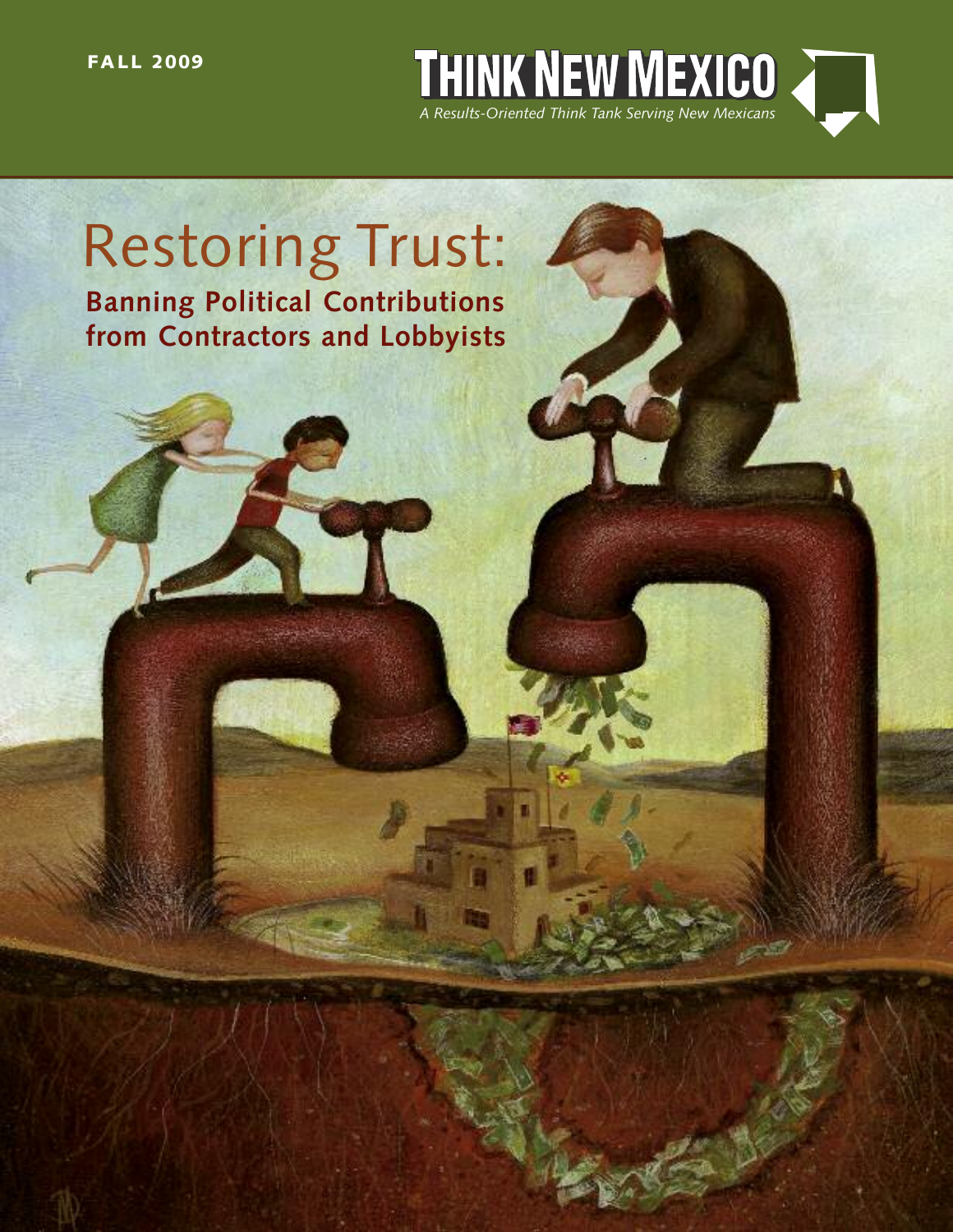| Cover Art:                  | Dan May                                             |  |
|-----------------------------|-----------------------------------------------------|--|
| Design:                     | Kristina Gray Fisher                                |  |
| Design Consultant:          | Arlyn Eve Nathan                                    |  |
| <b>Mailing Coordinator:</b> | Frank E. Gonzales and David Casados                 |  |
| <b>Pre-Press:</b>           | Peter Ellzey                                        |  |
| Printer:                    | Craftsman Printers, Inc.                            |  |
| <b>Production Manager:</b>  | Lynne Loucks Buchen                                 |  |
| Researched by:              | Kristina Gray Fisher, Fred Nathan, Jason Espinoza,  |  |
|                             | Liz Cerny-Chipman, Gregory Gonzales, Emma Hamilton, |  |
|                             | and Maclovia Quintana                               |  |
| Written by:                 | Fred Nathan and Kristina Gray Fisher                |  |

**About the Paper in this Report:** The paper used to print this report satisfies the sourcing requirements of the sustainable forestry initiative program.

To receive additional copies of this or any other Think New Mexico report, please provide us with your name, address, telephone number and \$10.00 per copy. An order form is available on our website at www.thinknewmexico.org. Please allow two weeks for shipping and handling. **Photocopying and distribution of this report without the express written permission of Think New Mexico is prohibited.**



**Address:** 1227 Paseo de Peralta Santa Fe, New Mexico 87501 **Telephone:** 505. 992.1315 **Fax:** 505. 992.1314 **Email:** info@thinknewmexico.org **Web:** www.thinknewmexico.org

Copyright © 2009 by Think New Mexico Think® and Think New Mexico® are registered marks with the U.S. Patent & Trademark Office.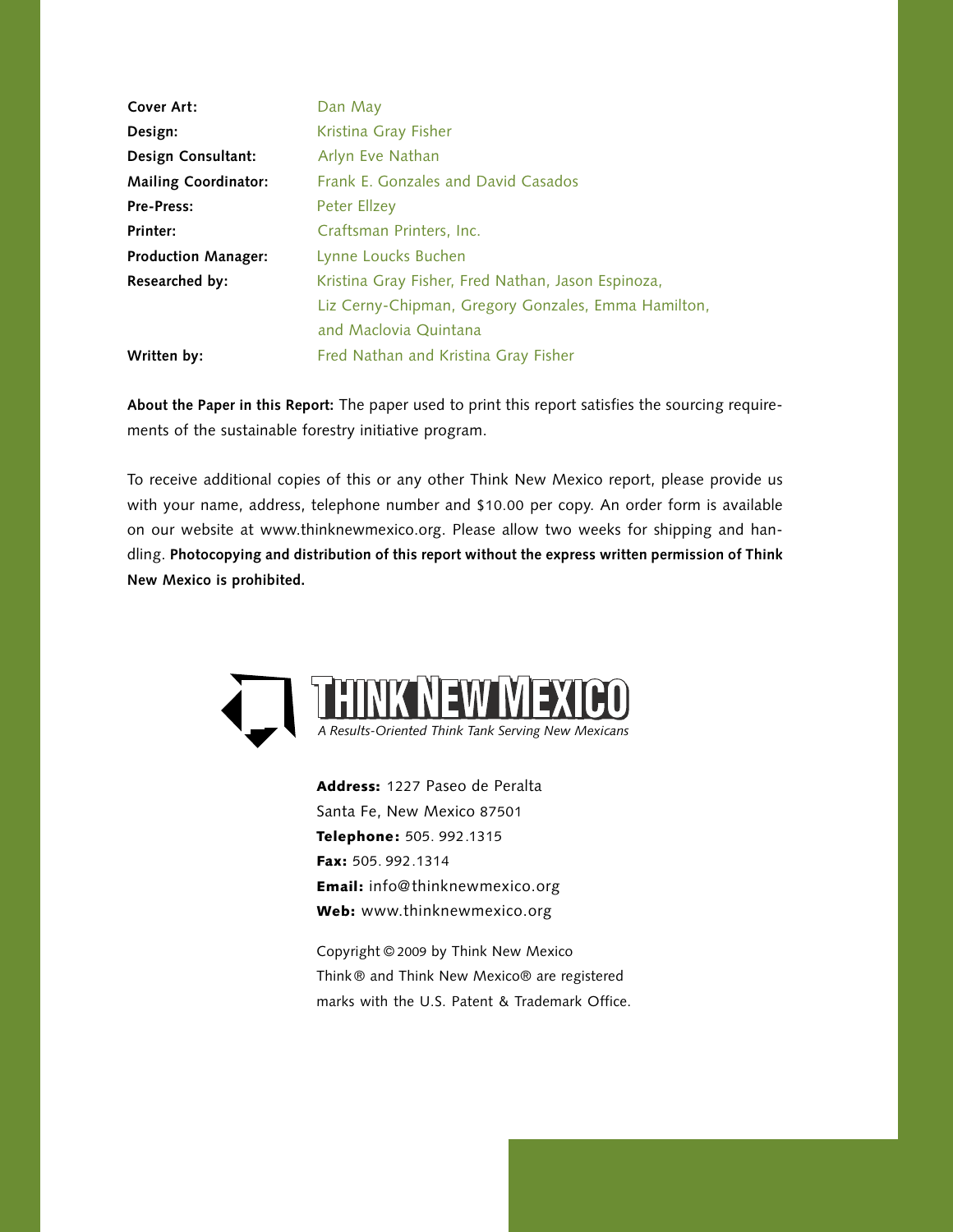#### **About Think New Mexico**

Think New Mexico is a results-oriented think tank serving the citizens of New Mexico. Our mission is to improve the quality of life for all New Mexicans, especially those who lack a strong voice in the political process. We fulfill this mission by educating the public, the media, and policymakers about some of the most serious problems facing New Mexico and by developing and advocating for effective, comprehensive, sustainable solutions to those problems.

Our approach is to perform and publish sound, nonpartisan, independent research. Unlike many think tanks, Think New Mexico does not subscribe to any particular ideology. Instead, because New Mexico is at or near the bottom of so many national rankings, our focus is on promoting workable solutions.

Consistent with our nonpartisan approach, Think New Mexico's board is composed of Democrats, Independents, and Republicans. They are statesmen and stateswomen, who have no agenda other than to see New Mexico succeed. They are also the brain trust of this think tank.

Think New Mexico began its operations on January 1,1999. It is a tax-exempt organization under section 501 (c )(3) of the Internal Revenue Code. In order to maintain its independence, Think New Mexico does not accept government funding. However, contributions from individuals, businesses, and foundations are welcomed, encouraged, and tax-deductible.

#### **Results**

As a results-oriented think tank, Think New Mexico measures its success based on changes in law we help to achieve. Our results include:

- making full-day kindergarten accessible to every child in New Mexico **·**
- repealing the state's regressive tax on food **·**
- creating a Strategic Water Reserve to protect and restore New Mexico's rivers **·**
- establishing New Mexico's first state-supported Individual Development **·** Accounts to alleviate the state's persistent poverty
- redirecting millions of dollars a year from the state lottery's excessive operating costs to full-tuition college scholarships
- reforming title insurance to lower closing costs for homebuyers and **·** homeowners who refinance their mortgages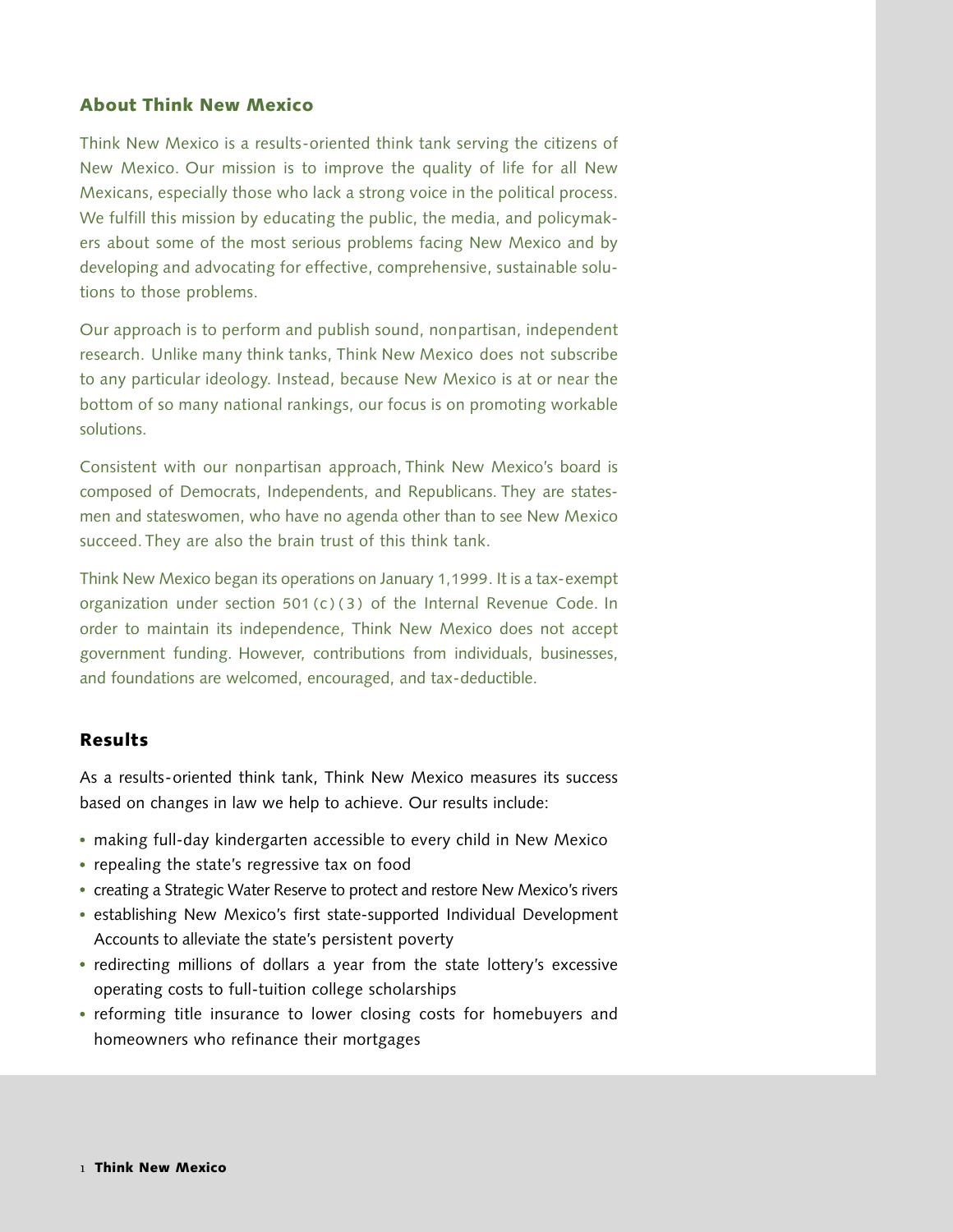#### **Think New Mexico's Board of Directors**



**Clara Apodaca**, a native of Las Cruces, was First Lady of New Mexico from 1975 – 1978. She served as New Mexico's Secretary of Cultural Affairs under Governors Toney Anaya and Garrey Carruthers and as senior advisor to the U.S. Department of the Treasury. Clara is President and CEO of the National Hispanic Cultural Center Foundation.

**Edward Archuleta**, a 13th generation New Mexican, is a consultant and activist on issues including responsible land-use planning, growth management, and sustainable development. Edward previously served as the top assistant to former New Mexico Secretary of State Stephanie Gonzales.



**Paul Bardacke** served as Attorney General of New Mexico from 1983 – 1986. Paul was Chairman of Bill Richardson's successful gubernatorial campaigns. He is a Fellow in the American College of Trial Lawyers. Paul currently handles complex commercial litigation and mediation with the firm of Sutin, Thayer, and Browne.



**David Buchholtz** has advised more than a dozen Governors and Cabinet Secretaries of Economic Development on fiscal matters. David has served as Chairman of the Association of Commerce and Industry. He is the senior member of the New Mexico office of Brownstein Hyatt Farber Schreck.



**Garrey Carruthers** served as Governor of New Mexico from 1987–1990. Garrey is Dean of New Mexico State University's College of Business and was formerly President and CEO of Cimarron Health Plan. He serves on the board of Arrowhead, an economic development center in Las Cruces, as well as a number of corporate and public organizations.



**Dr. F. Chris Garcia** is a former President of the University of New Mexico and is currently a Distinguished Professor Emeritus of Political Science. He is the co-author of, among other books, *Hispanics and the U.S. Political System* and *Governing New Mexico*. In 2003, Dr. Garcia received the Governor's Distinguished Public Service Award.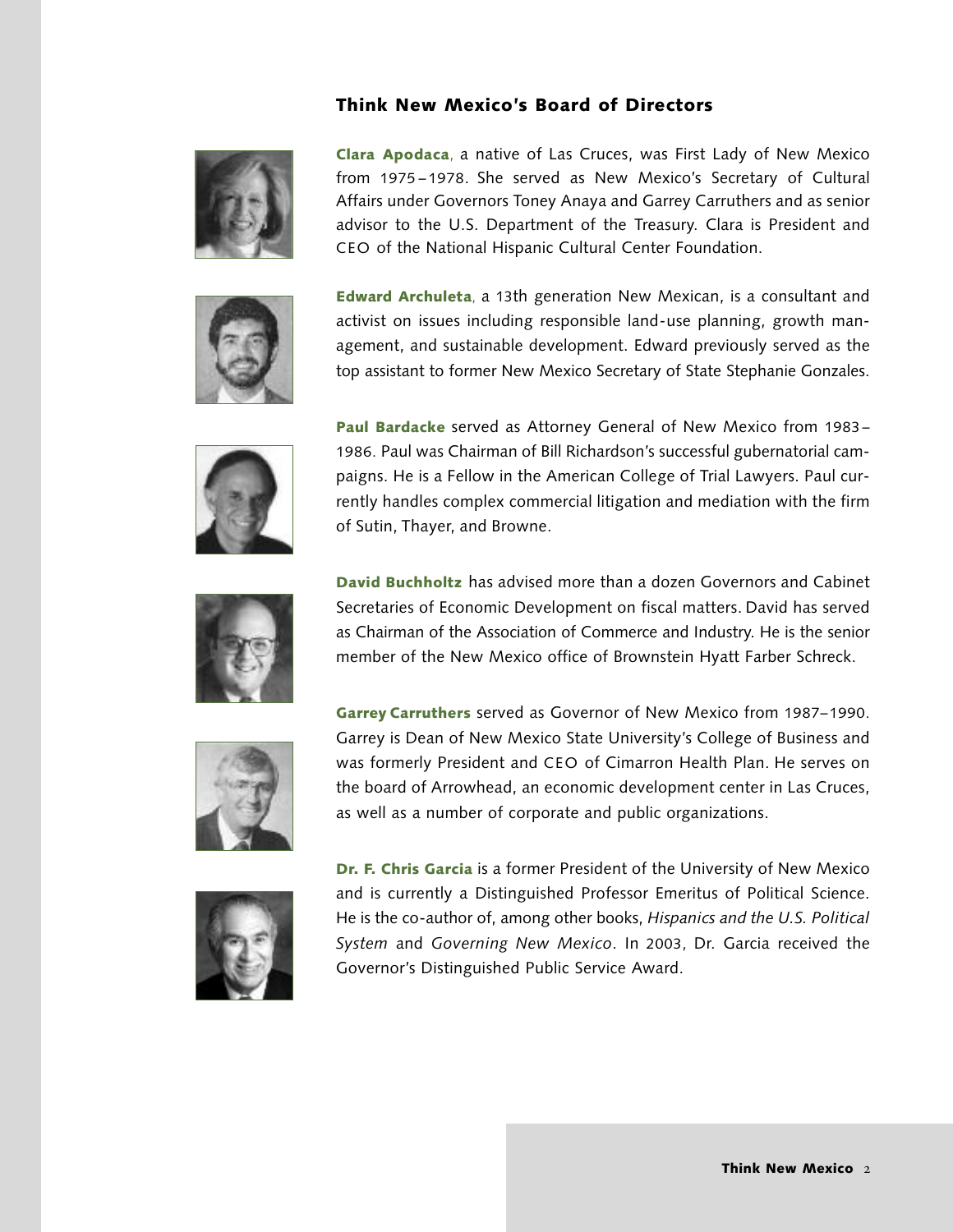**LaDonna Harris** is Chair of the Board and Founder of Americans for Indian Opportunity. She is also a founder of the National Women's Political Caucus. LaDonna was a leader in the effort to return the Taos Blue Lake to Taos Pueblo. She is an enrolled member of the Comanche Nation.

**Susan Herter** served as Chief of Staff to Vice President Nelson Rockefeller and was appointed to the President's Commission on White House Fellows by Presidents Carter and Reagan. Susan was a founding board member of Common Cause, the North American Institute, and the New Mexico Community Foundation, where she also served as president.

**Edward Lujan** is the former CEO of Manuel Lujan Agencies, the largest privately owned insurance agency in New Mexico. Ed is a former Chairman of the National Hispanic Cultural Center of New Mexico, the Republican Party of New Mexico, and the New Mexico Economic Development Commission.

**Fred Nathan** founded Think New Mexico and is its Executive Director. Fred served as Special Counsel to New Mexico Attorney General Tom Udall. In that capacity, he was the architect of several successful legislative initiatives and was in charge of New Mexico's lawsuit against the tobacco industry.

**Roberta Cooper Ramo** is the first woman elected President of the American Bar Association and the American Law Institute. Roberta served on the State Board of Finance and is a former President of the Board of Regents of the University of New Mexico. She is a shareholder in the Modrall law firm and serves on many national boards.

**Stewart Udall** served as Secretary of the Interior under Presidents Kennedy and Johnson. Prior to that, Stewart served three terms in Congress. He is the author of *The Quiet Crisis* (1963 ), which tells the story of humankind's stewardship over the planet's resources, and *To the Inland Empire:Coronado and Our Spanish Legacy* (1987 ), which celebrates Hispanic contributions to our history.











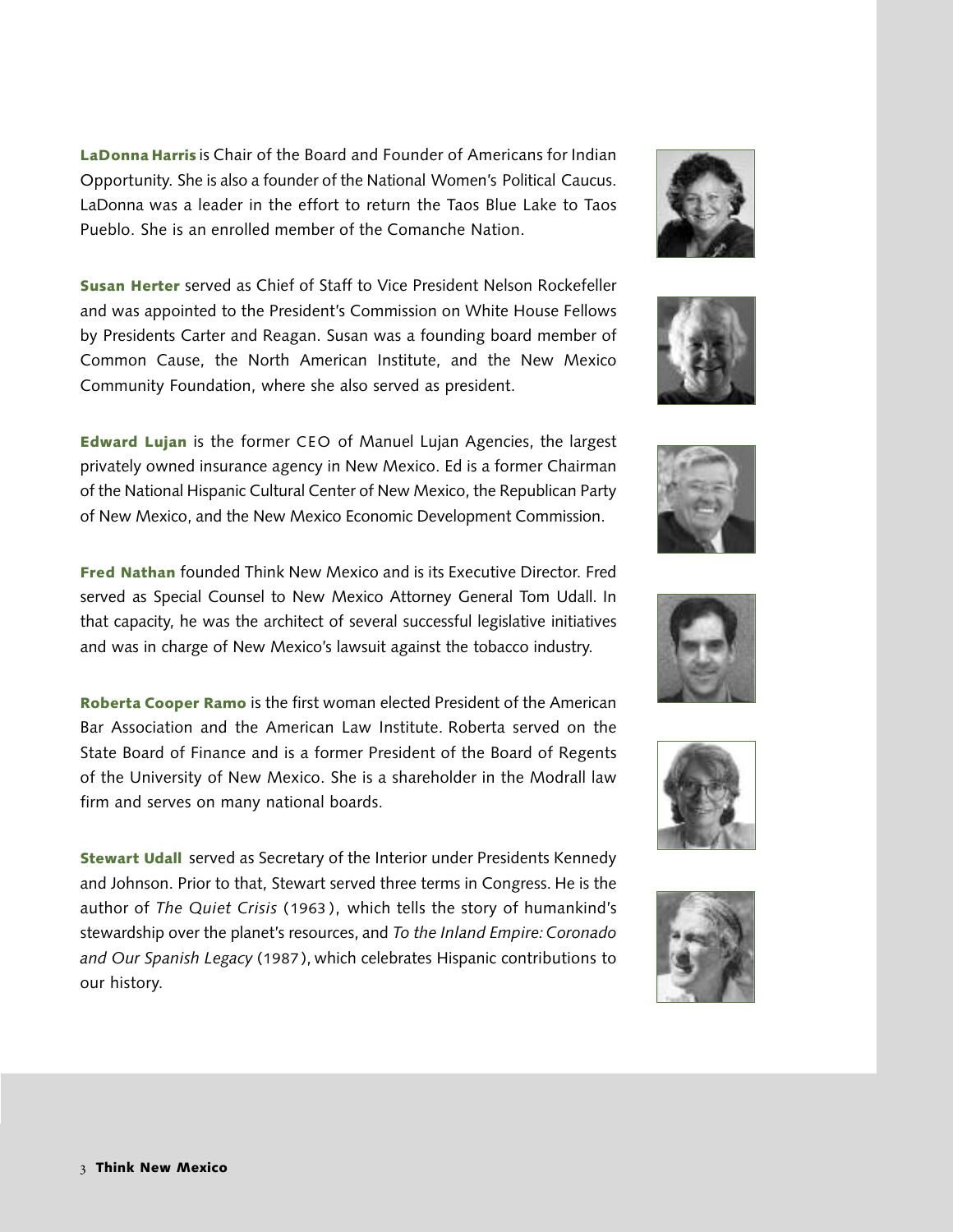#### **Dear New Mexican:**

This year's policy report from Think New Mexico should be of interest to every New Mexico taxpayer as well as anyone who is concerned about political corruption and the toll it takes on our state.

We could have written an entire report lamenting the recent parade of New Mexico government contractors, lobbyists and prominent elected officials who have either been indicted or convicted for essentially using government as a piñata for political sweetheart deals. However, our report only touches briefly on these episodes. Instead our focus is on how to prevent this sort of corruption in the future.

The approach we take is more common sense than ideological and centers on removing the inherent conflict of interest that exists when state contractors and lobbyists donate to the campaigns of the elected officials who can award them government dollars. This inherent conflict erodes the public's trust in government.

We begin with the presumption that the problems are systemic rather than personal or partisan. Based on our own experience working closely with elected officials on various public policy reforms, we believe that the vast majority of elected officials in New Mexico are honest and are working in government for the right reasons.

At the same time, we believe that more needs to be done to tackle corruption in New Mexico and change how government operates at the state and local level. It is especially urgent now because the challenges confronting state and local government are severe and addressing them will require the public's confidence and support.

The reforms we propose here are designed to be comprehensive. They target political contributions by contractors and lobbyists not only at the state government level but at the local government level as well. They also seek to close the loophole of bundling political contributions.

We have also tried to be practical. As this report is being written, Governor Richardson and legislators are grappling with a state budget deficit of more than \$430 million. The reforms proposed here will have no fiscal impact on the state's depleted General Fund or equally stressed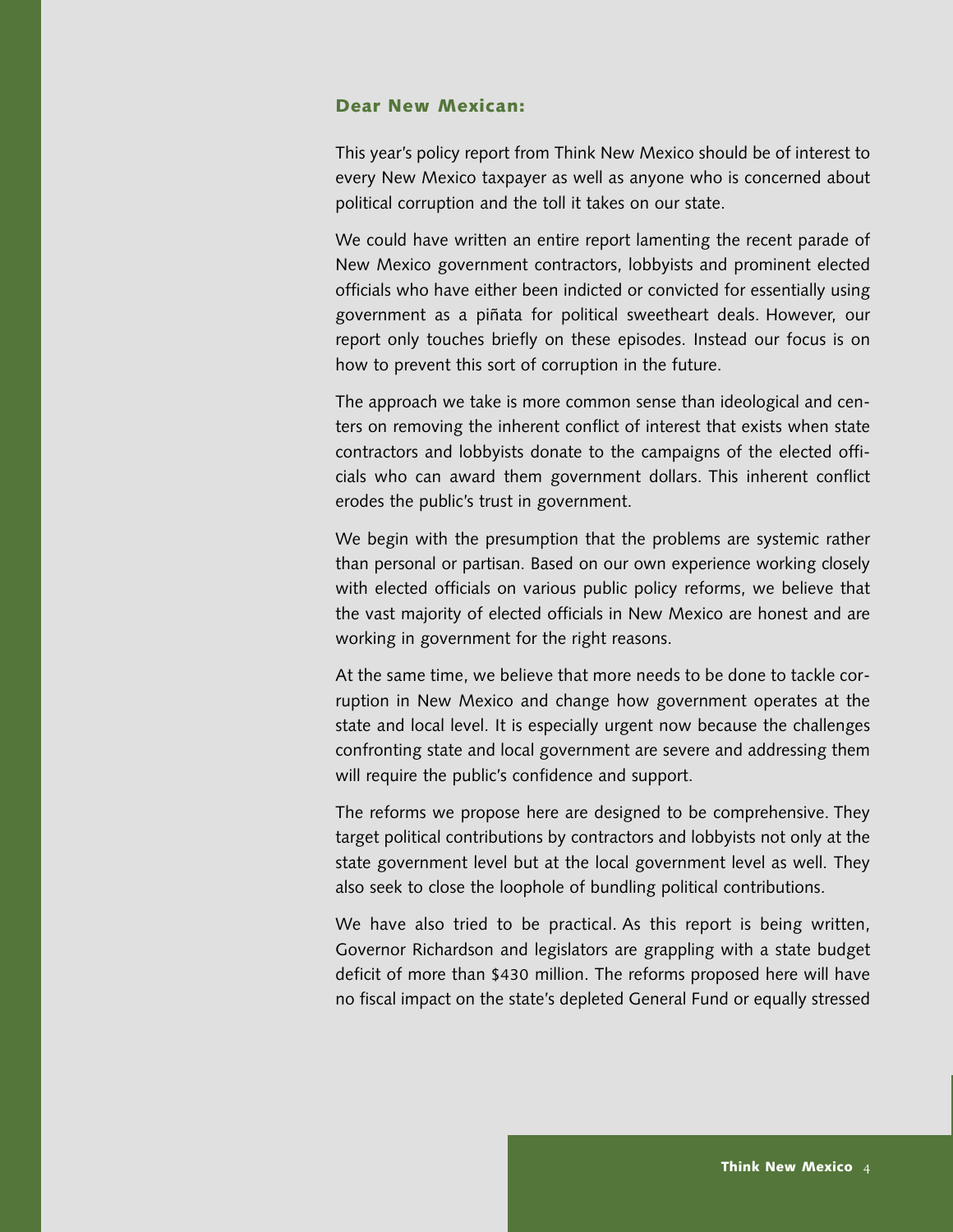local government budgets. In fact, over the long term these reforms should result in savings by eliminating the waste caused by corruption.

These reforms also complement and build on the government ethics reforms that have already been put in place by Governor Richardson, the legislature, and their predecessors.

Too often campaign finance and government procurement are treated in isolation from each other. However, those who work these systems intimately understand the connection. Our analysis recognizes that link. It benefits from the wisdom and political experience of several of our board members who have run for and been elected to public office.

During the course of researching and writing this report, we consulted experts in the areas of campaign finance and government ethics to gain their insights about what works and what doesn't. These experts, the leaders in their field, include: Eric Bender at the National Institute on Money in State Politics; Peggy Kerns, Director of the Center for Ethics in Government at the National Conference of State Legislatures; Alan Rosenthal, Rutgers Professor of Political Science; and Bob Stern at the Center for Governmental Studies.

Special thanks to my hard-working colleagues at Think New Mexico, whose photographs appear at right. Kristina, Lynne, and I are especially delighted to welcome our new Field Director, Jason Espinoza, to the staff. Jason's background in online and on-the-ground organizing will help us to build up our grassroots outreach on this initiative (as well as our ongoing smaller schools initiative ) so that we can convert the reforms recommended in the following pages into law.

If you would like to get involved in changing the balance of power between the political insiders, who have too much influence at all levels of government, and everyday New Mexicans who have too little, then I encourage you to join us by sending in a contribution in the conveniently enclosed reply envelope and by visiting our website at www.thinknewmexico.org for other ways to get involved.

Fred Nathan

Founder and Executive Director

#### **Think New Mexico Staff**



**Lynne Loucks Buchen** Business Manager



**Jason Espinoza** Field Director



**Kristina Gray Fisher** Associate Director



**Fred Nathan** Executive Director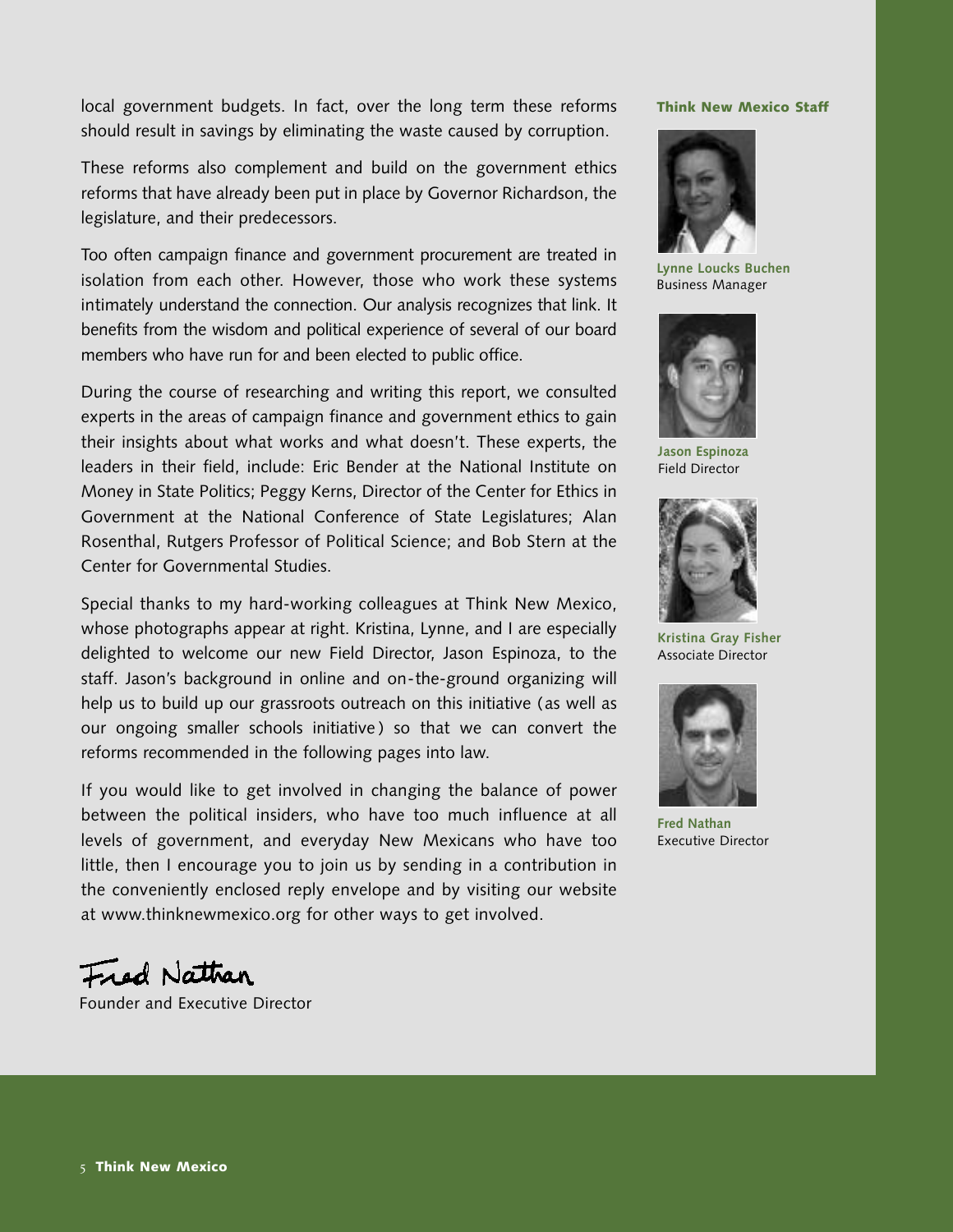# **NEW MEXICO'S LONG STRUGGLE AGAINST POLITICAL CORRUPTION**

New Mexico has a long history of battling political corruption, dating back to well before statehood.

The Lincoln County War (1878 —1881), which is usually recalled as the backdrop for the exploits of Billy the Kid, began as a political fight over the control of government contracts for beef and other provisions. Those government contracts were heavily influenced by the patronage of the powerful "Santa Fe Ring," a group of lawyers, judges, businessmen, and politicians from both parties who gained control of the territorial legislature and courts and dominated the economic life of New Mexico by manipulating public offices for private gain.

Political corruption held New Mexico back in important ways throughout much of its early history. For example, it was political corruption, along with ethnic and religious prejudice, that delayed statehood for many decades before New Mexico was finally admitted to the Union in 1912. In a recent essay entitled "Statehood Era and the Federal Presence in New Mexico," David Holtby, a former Editor in Chief of the University of New Mexico Press, comments:

The (Santa Fe) Ring utterly corrupted party politics in New Mexico for more than thirty years, injecting an intense combativeness from the late 1870's until well into the first decade of the twentieth century. In the minds of many influential people in Washington D.C. in the 1880s and 1890s, New Mexico Territorial politics indelibly soiled its reputation.

Even President Theodore Roosevelt, a supporter of statehood, was drawn into the effort to clean up political corruption in New Mexico. Roosevelt fired two territorial governors, including one of his own appointees who had approved a fraudulent land transaction at the behest of the Santa Fe Ring within a few months of moving to New Mexico. In 1907, Roosevelt appointed George Curry, one of his former Rough Rider officers, as Governor. In a letter from President Roosevelt to Curry, one can sense the president's frustrations with the corruption in the New Mexico territory:

All I ask of you is that you give an absolutely honest and common-sense administration …[Your predecessor has] plunge[d] the affairs of the Territory into such a tangle that I am quite at a loss to know how to discriminate between those who are decent and those who are not. I look to you to help me out.



*Future President Theodore Roosevelt at the first Rough Riders Reunion, Castaneda Hotel, Las Vegas, New Mexico .* Courtesy Palace of the Governors Photo Archives (NMHM/DCA), #014292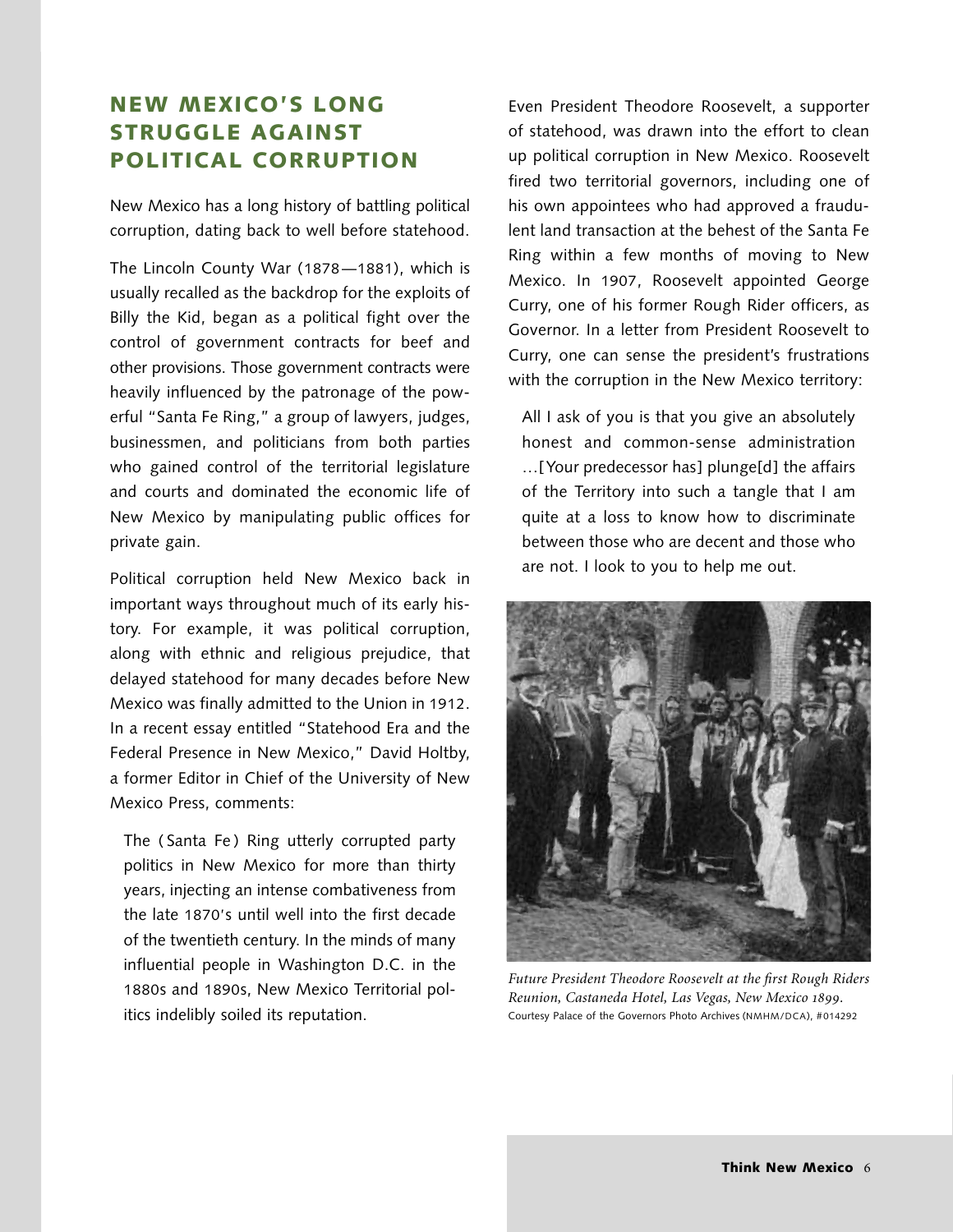

*This cartoon by John Trever first appeared in the Albuquerque Journal a quarter-century ago, after theconvictions of Troutman and Johnson.*

Cartoon copyright December 21, 1984. Reprinted with permission.

Holtby observes that political corruption "cost [statehood ] advocates the president's support for several years, during which time he refused to do anything to advance their cause, and it gave Congress evidence to turn back a concerted attempt by Roosevelt in the waning weeks of his presidency to try one last time to secure statehood."

Unfortunately, this culture of corruption has continued into modern times. It can be seen in the troubling attitude that this is simply how business is done in the state. For example, in 1984 New Mexico State Investment Officer Phillip Troutman and Deputy State Treasurer Ken Johnson were convicted of conspiracy to commit extortion. According to the sworn testimony at trial, Troutman solicited a political contribution from a bank executive, emphasizing that he controlled the bank's ability to receive state business. Johnson then stated, "You have to pay to play," because "this is how business is done."

The same phrase surfaced a decade later in the testimony of a witness in the successful prosecution of former state Treasurers Michael Montoya and Robert Vigil for extortion. In his plea agreement, Montoya stated that he started taking bribes as soon as he entered office in 1995: "I discovered that it was quite easy to get bribes from people who wanted to keep or obtain business with the State Treasurer's Office." One witness in the case stated, "My understanding is that's how business is done in New Mexico."

In January of 2008, former New Mexico Deputy Superintendent of Insurance Joe Ruiz was convicted on thirty counts of fraud, extortion, and corruption. The jury found that Ruiz had threatened insurance companies with fines unless they made donations to two charities — one of which purchased children's books written by Ruiz. According to the indictment, Ruiz told one representative of an insurance company that this is "how politics works in New Mexico."

These three separate instances, expressed in almost identical language across three decades, indicate that we urgently need to change the political culture in New Mexico. Just as political corruption held New Mexico back in the fight for statehood, its modern variations continue to undermine the state today. As Attorney General Gary King noted in a recent opinion editorial, "public corruption poses the greatest single threat to the credibility of government institutions at all levels. It undermines good government, fundamentally distorts public policy…leads to misallocation of resources…and ultimately harms all New Mexicans either directly or indirectly."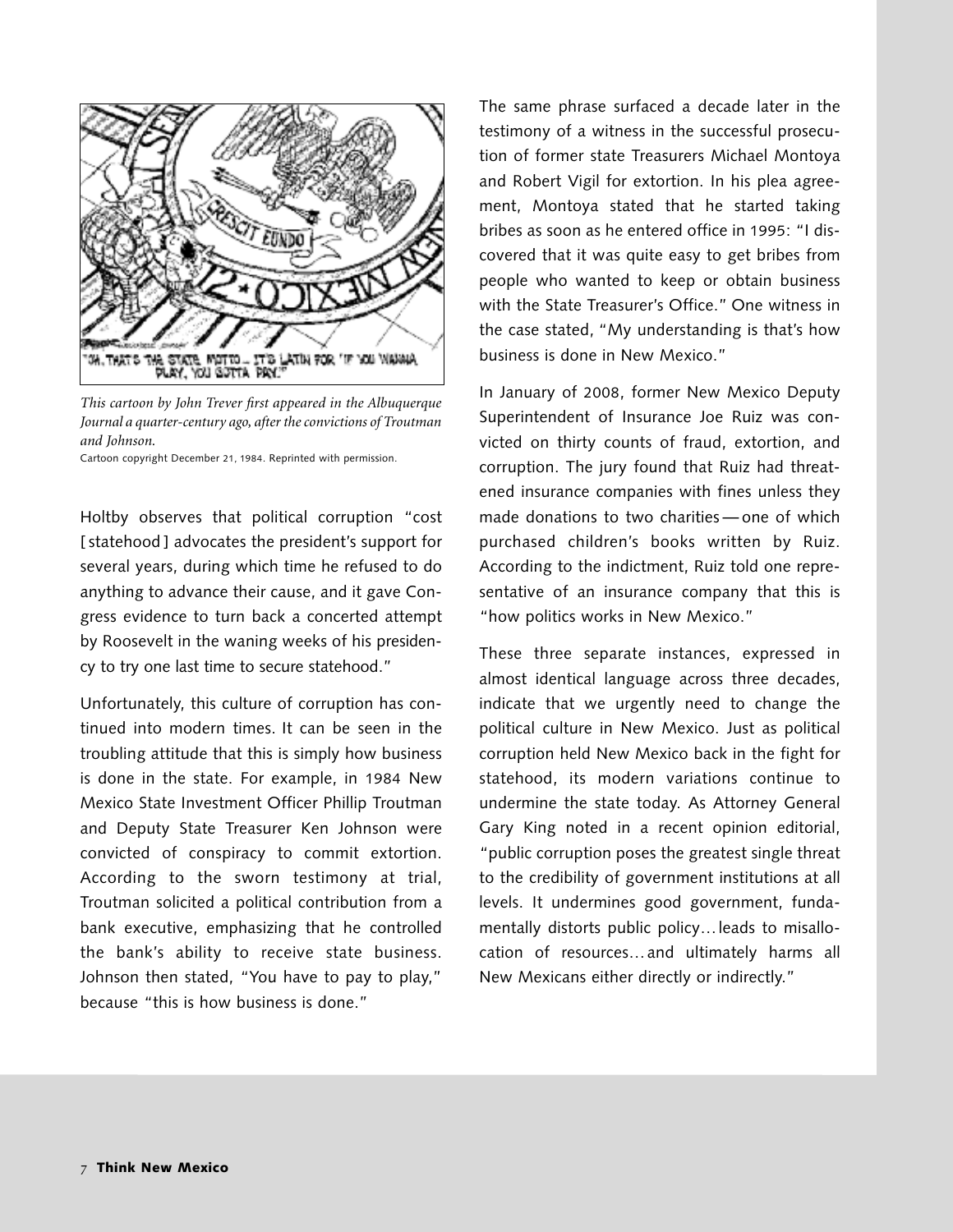## **THE COMMON DENOMINATOR**

In contrast to this history, New Mexico's legislature and governor have been making bipartisan progress in enacting ethics laws over the past quarter century.

From the mid-1980s through the 1990s, the legislature and governor adopted reforms including new reporting requirements for campaign contributions, enhanced financial disclosures for public officials, a prohibition on most anonymous contributions, and a one-year cooling off period before former public officials and employees can become lobbyists. They also passed laws prohibiting elected officials from accepting honoraria or using campaign funds for living expenses.

In 2006, Governor Bill Richardson followed these earlier efforts by convening an ethics reform task force. This initiative led to the passage of several key reforms, including restrictions on gifts from certain donors, public financing of statewide judicial races, and contribution limits of \$2,300 for legislative and executive branch races and \$5,000 for political action committees.

Nonetheless, despite these important gains, prosecutors have been kept busy recently with a series of political corruption indictments and convictions of top elected officials.

On August 19, 2009, Attorney General King indicted former Secretary of State Rebecca Vigil-Giron on fifty felony counts of embezzlement, kickbacks, and money laundering, among other things, for her part in an alleged scheme that involved two New Mexico lobbyists, Joe and Elizabeth Kupfer, and an out-of-state contractor, Armando Gutierrez, all of whom were also indicted. The indictment alleges that millions of dollars from the Secretary of State's Office were deposited into the personal bank accounts of the contractor and lobbyists based on fraudulent invoices they submitted. The contractor was supposed to have used the taxpayer money for a voter education campaign, but he could only account for \$2.6 million of the \$6.3 million he received. The defendants deny the charges.

In the fall of 2008, former Senate President Pro Tem and Majority Leader Manny Aragon pleaded guilty in a scheme designed to skim about \$4.2 million from a state contract to construct a new federal courthouse in Bernalillo County. Senator Aragon sponsored legislation to pay for the new courthouse, and then conspired with courthouse administrator Toby Martinez to hire an architectural firm headed by Marc Schiff to design the building. Schiff kicked back some of the dollars from the contract to Aragon and Martinez. Former Albuquerque mayor and registered lobbyist for the architectural contractor, Ken Shultz, also pleaded guilty in the case for delivering the kickback payments to Aragon and others.

Another kickback scheme involving state contractors took place from 1995— 2005 in the New Mexico Treasurer's Office. In 2007, former Treasurer Michael Montoya pleaded guilty and former Treasurer Robert Vigil was convicted of soliciting kickbacks from contractors who invested hundreds of millions of dollars in state money. During Vigil's trial, jurors saw videotape of then-Treasurer Vigil accepting cash payments of \$11,500 from a state contractor.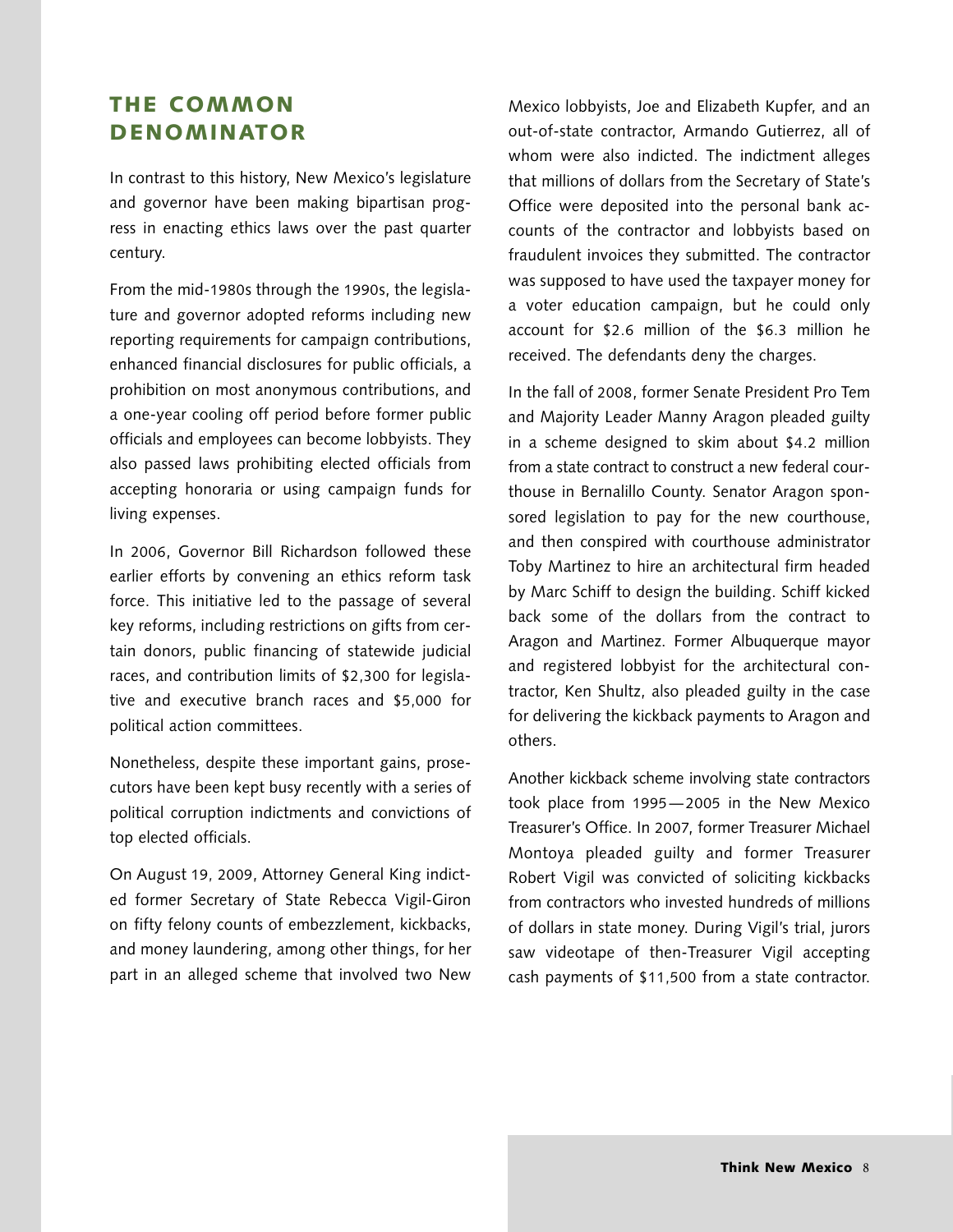

*Corruption in the awarding of state contracts distorts public policy and public spending decisions, and undermines public trust in government.* Photo by Mugatt, depicting the demolition of a New Mexico state government building in 1951. Courtesy Palace of the Governors Photo Archives ( NMHM/DCA ), #056414

Vigil contended that he was not accepting a bribe for steering a state contract to the investment advisor, but was rather accepting the cash as a campaign contribution, which would make it perfectly legal. This defense underscores the frequently murky line between bribes and campaign contributions when they are made by those seeking state business.

The common denominator in each of these recent scandals is public contracts worth millions of dollars. Because of the high stakes, there is a temptation for individuals and businesses seeking government contracts to make political contributions to the elected

officials who will decide whether to award them the contract. Meanwhile, for elected officials running increasingly expensive campaigns, there is a similar temptation to accept those contributions.

In fact, relationships between contractors, lobbyists and elected officials often begin on the campaign trail at political fundraising events. To change how business is too often done in New Mexico, we need to start at the beginning— before officials are elected and already indebted to contractors, lobbyists and various special interests. By banning political contributions from contractors and lobbyists to elected officials, we can establish a bright line between legal and illegal behavior, restore public trust in government, and take an urgently needed step to change the culture of corruption that continues to hold New Mexico back.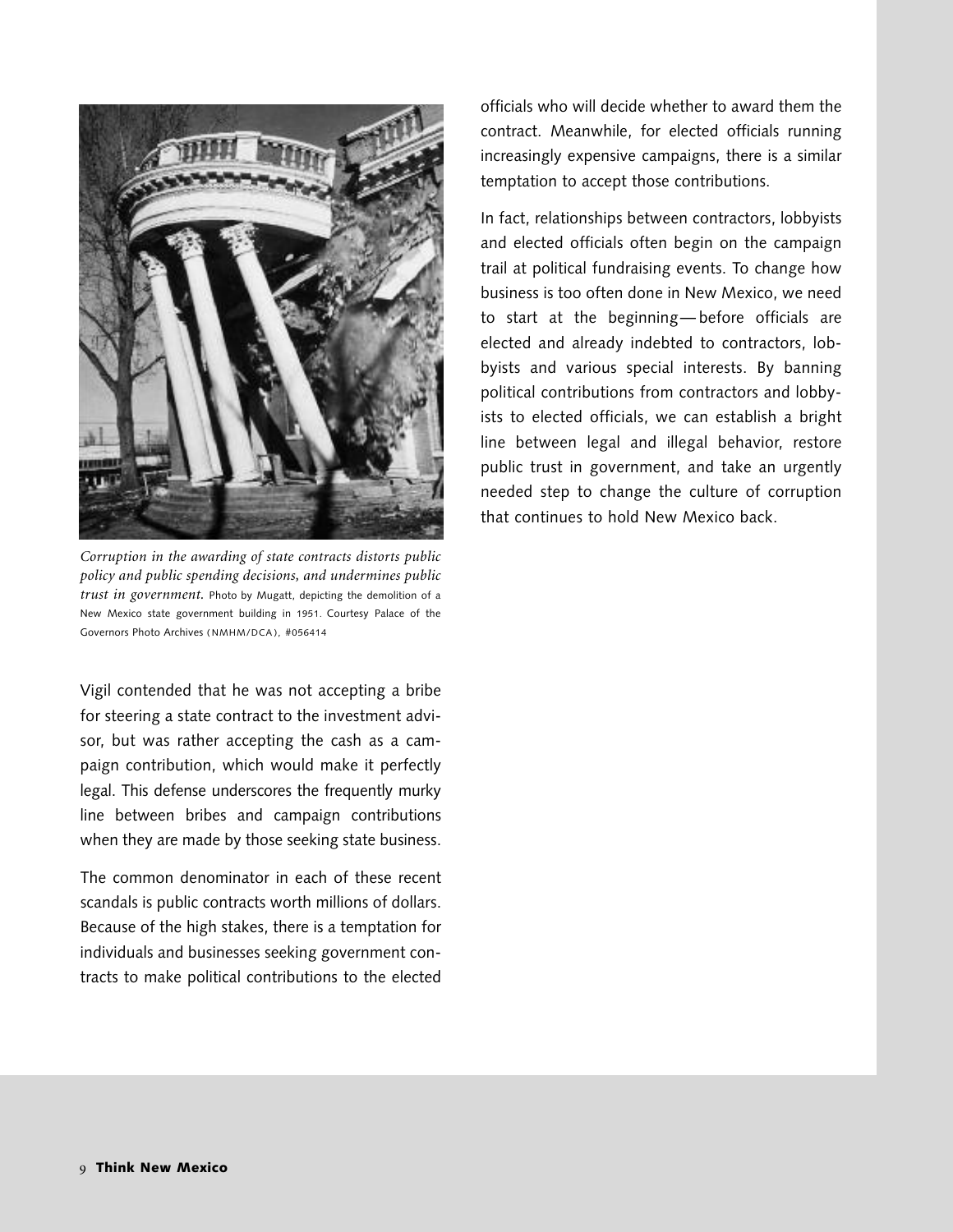## **ADDRESSING THE ROOT CAUSE OF THE PROBLEM**

In 2007, New Mexico's Gift Act passed the legislature by a strong bipartisan majority and was signed into law by Governor Richardson. The law bars contractors, potential contractors, lobbyists, and anyone who will receive a direct and substantial financial benefit from the state from giving gifts worth more than \$250 to the candidates or state officials who will be making the decisions that financially benefit them.

The enactment of the Gift Act begs the question: if we believe that these three groups should not give gifts worth more than \$250, why should they be able to make campaign contributions worth as much as \$4,600 in a single election cycle?

As the national good government advocacy group Common Cause put it in a January 2009 report: "The problem is not so much the amount we spend on political campaigns— columnist George Will likes to remind us that we spend more on



*The Constitutional Convention had to overcome New Mexico's history of corruption before statehood was granted.* Photo of the New Mexico State Constitutional Convention in Santa Fe in 1910 by William R. Walton. Courtesy Palace of the Governors Photo Archives (NMHM/DCA), #008119

potato chips each year —as it is who pays for them, what they get in return, and how that distorts public policy and spending priorities."

Like gifts, campaign contributions help build relationships between the contributor and recipient, and when it comes time to make policy decisions, those relationships matter.

As Alan Rosenthal, Professor of Public Policy at Rutgers and one of the nation's leading researchers on ethics in state government, writes: "The nudge of a campaign contribution can cause [ elected officials] to look at the information furnished by that group much more favorably than the information furnished by the opposition."

Although any campaign contribution can be seen as having a corrupting influence, by far the most troubling are those made by individuals and groups who are seeking direct financial benefits from the state or local government. These are the donations that may be viewed by the public as "pay to play"— special interests giving political contributions in order to increase their chances of receiving public dollars.

New Mexico's legislature has recognized the need to address these apparent or actual conflicts of interest. In addition to the Gift Act, existing law prohibits anyone from making campaign contributions to legislators or the governor while the legislature is in session actively considering bills. Similarly, regulated entities ( like utilities and phone companies) are barred from donating to the campaigns of the Public Regulation Commission members responsible for regulating them. The logical next step is to prohibit campaign contributions from contractors, recipients of targeted financial benefits (like subsidies and tax incentives), and lobbyists.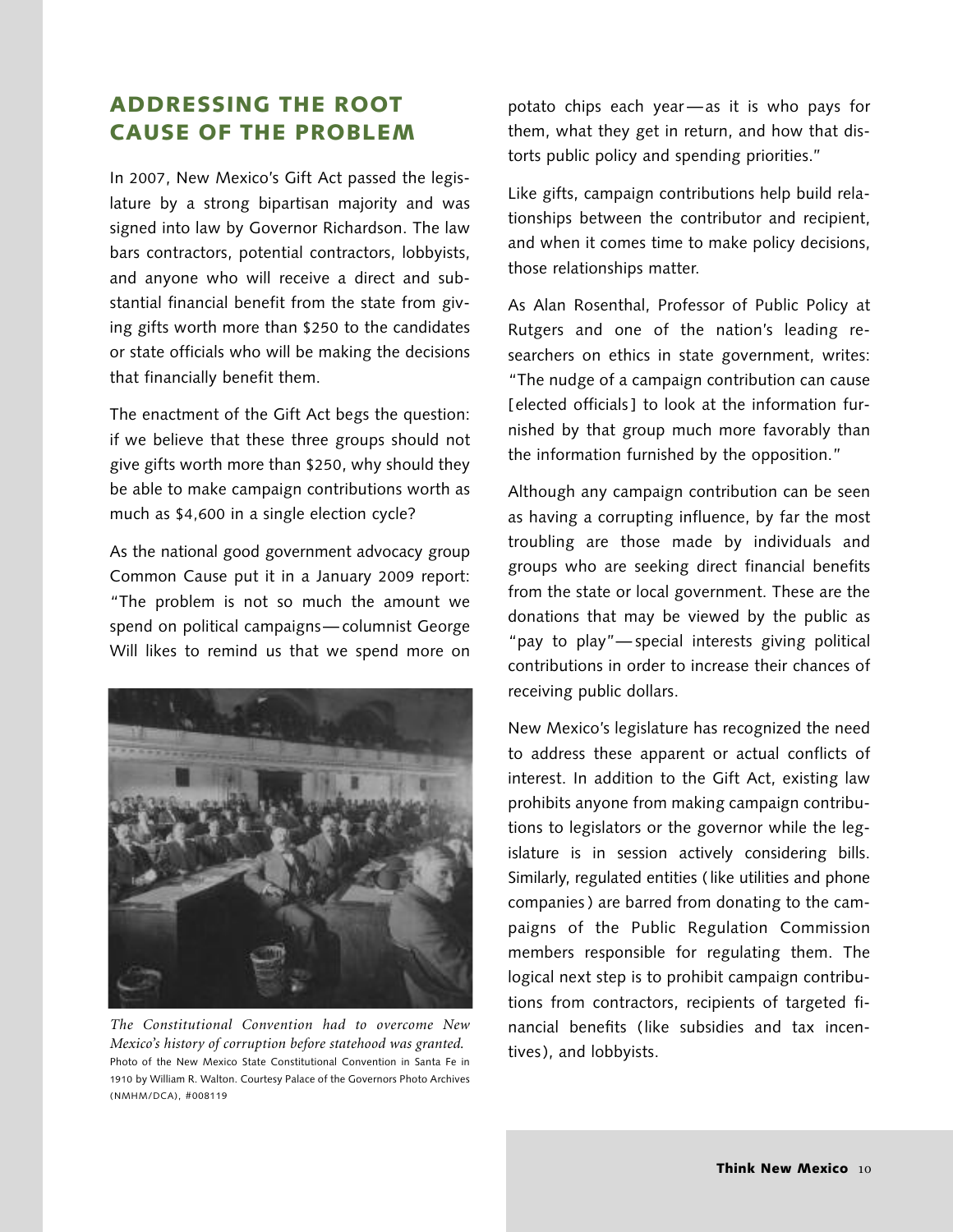#### **Contractors**

Every year, New Mexico's state and local governments enter into contracts for everything from office supplies to prison management to hiring outside consultants for advice on how to invest the state's public funds. According to a recent report by the Legislative Finance Committee, the state solicits bids on over 1,200 contracts annually.

As the amount of contracting between New Mexico government and private vendors has grown over the past many years, so too has the potential for corruption.

A number of other states, as well the federal government, have recognized this risk and established rules to minimize it. At least seven states currently ban or tightly restrict contractors from donating to the campaigns of the public officials responsible for awarding their contracts.

One of the most comprehensive laws was enacted in Connecticut in 2005. This law prohibits any current or potential state contractor with a contract worth at least \$50,000 from contributing to the campaigns of state candidates, parties, and political action committees. The prohibition begins when negotiations on the contract commence and continues through the end of the year after the contract is completed. The spouses and dependent children of state contractors are included in the prohibition, as are any individuals who own at least 5% of the contracting company.

Other states limit or prohibit contributions from contractors with contracts of any dollar amount, and extend the ban to as long as 18 months before the contract is issued. Penalties for viola-

## **State Laws on Contributions by Government Contractors**

|                | <b>DONORS</b><br><b>RESTRICTED</b>                                   | <b>RECIPIENTS</b><br><b>RESTRICTED</b>                                                     | <b>DURATION OF</b><br><b>RESTRICTION</b>                                  |
|----------------|----------------------------------------------------------------------|--------------------------------------------------------------------------------------------|---------------------------------------------------------------------------|
| Connecticut    | Board, man-<br>agers, owners<br>of 5%, spouses,<br>& dependents.     | State candi-<br>dates, parties,<br>PAC <sub>s</sub> .                                      | Negotiation<br>of contract<br>through end<br>of year after<br>completion. |
| Hawaii         | Just the<br>contracting<br>entity itself.                            | State and local<br>candidates and<br>parties.                                              | Award of<br>contract<br>through<br>completion.                            |
| llinois        | Owners of<br>7.5%, sub-<br>sidiaries,<br>spouses, and<br>dependents. | State candi-<br>dates, officials<br>responsible for<br>contract, and<br>PAC <sub>s</sub> . | Solicitation<br>of bids<br>through two<br>years after<br>completion.      |
| Kentucky       | Owners of<br>10% and their<br>immediate<br>families.                 | Gubernatorial<br>candidates.                                                               | Election of<br>governor<br>through end<br>of current<br>term.             |
| New Jersey     | Owners of<br>10% and their<br>spouses.                               | Gubernatorial<br>candidates,<br>parties, and<br>PAC <sub>s</sub> .                         | Eighteen<br>months<br>before con-<br>tract through<br>completion.         |
| South Carolina | Just the<br>contracting<br>entity itself.                            | State and local<br>candidates<br>responsible for<br>awarding the<br>contract.              | Award of<br>contract<br>through<br>completion<br>of contract.             |
| West Virginia  | Just the<br>contracting<br>entity itself.                            | State and local<br>candidates and<br>parties.                                              | Negotiation<br>through com-<br>pletion of<br>contract.                    |

*Source: Public Citizen, "Pay to Play Restrictions on Campaign Contributions from Government Contractors — ." Excerpted and adapted by Think New Mexico.*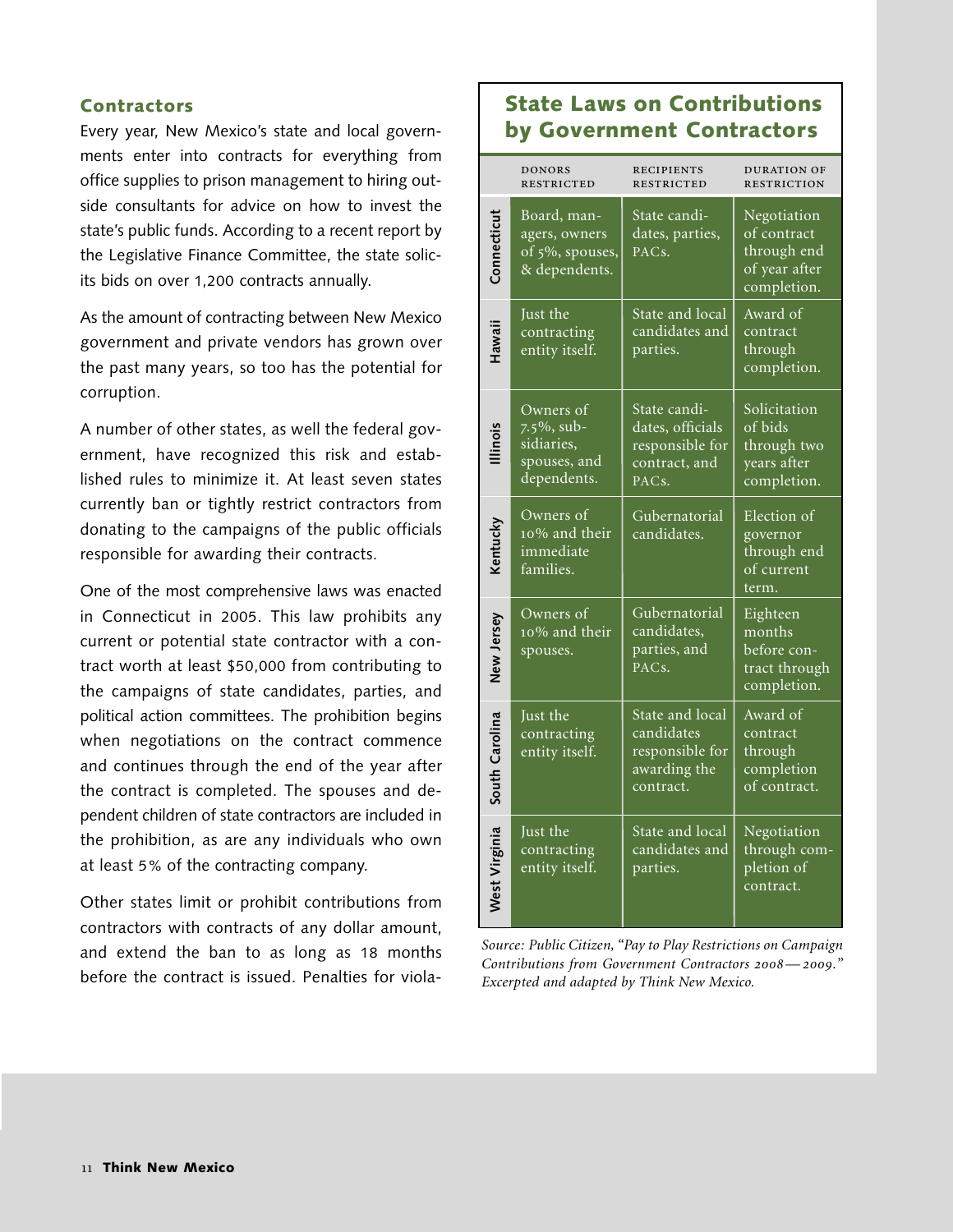

*Corruption in state contracting undermines public trust in government.* Photos of New Mexico's Territorial Capitol Building ( built 1886, burned 1892 ) photo by J.R. Riddle ( left ); and an unknown photographer ( right ). Courtesy Palace of the Governors Photo Archives ( NMHM/DCA), #076041 and # 016710.

tions include cancellation of the contract, ineligibility to receive other state contracts for several years, fines, and even misdemeanor or felony charges.

The federal government has banned federal contractors from contributing to federal campaigns since 1940. In 1939, Carl Hatch, a Senator from New Mexico, sponsored legislation that came to be known as the "Hatch Act." This law prohibited federal candidates from soliciting contributions from workers on public works projects, which were rapidly increasing as a result of New Deal programs. The following year, Congress expanded the act to prohibit all federal contractors from contributing to federal campaigns. This prohibition remains in place today.

The federal government has also recognized the need for similar rules at the state level. In June of 2009, the federal Securities and Exchange Commission (SEC) voted unanimously to establish a new rule prohibiting investment firms from doing business with state or local governments if they have made campaign contributions to officials in those governments within the past two years. Explaining the need for the new rule, SEC Commissioner Mary Schapiro stated: "The selection of investment advisers to manage public [pension] plans should be based on merit and the best interests of the plans and their beneficiaries, not the payment of kickbacks or political favors."

New Mexico's State Investment Council ( SIC ) had adopted a similar rule the previous month in the wake of pay to play allegations in several states, including New Mexico. The new SIC rule bars any company seeking a contract to manage the state's investments from making campaign contribution to elected officials with influence over state investment policy. This prohibition begins two years before the company seeks the contract and extends for two years after the contract is completed.

Unfortunately, the laws governing the rest of New Mexico's government contracts are far weaker. Since 2006, prospective contractors have been required to disclose campaign contributions greater than \$250 made in the two years prior to receiving the government contract. They are also barred from making campaign contributions to officials who could influence the award of their contract during the period between when the government begins accepting bids and when a contractor is selected—in other words, during the time in which the contract is actively being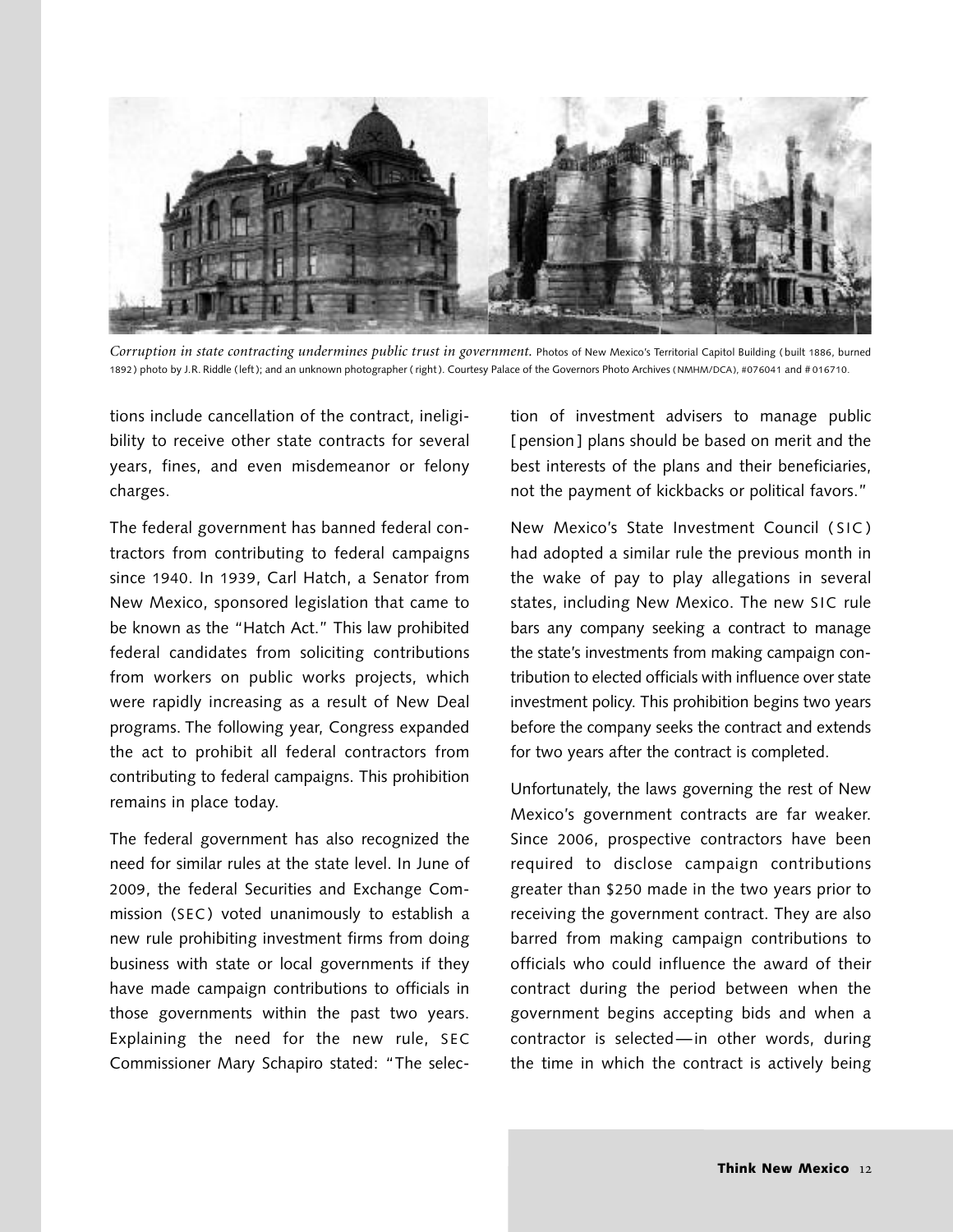negotiated. However, since contributions are still permitted immediately before or after the negotiations, this still leaves open a wide window for actual or perceived corruption. For example, many of the campaign contributions made to Treasurers Montoya and Vigil were made by investment advisors before or after they were selected, not during the negotiation of their contracts.

New Mexico's Gift Act and the new SIC rule are a good start to curtailing the appearance or actuality of corruption in the area in which it is most likely to arise. We recommend building on this foundation by prohibiting government contractors from making campaign contributions to state or local government officials with the power to influence the awarding of the contract.

This prohibition should be based on the best practices of other states, such as:

- Applying to all contracts, of any value. **·**
- Applying not just to candidates, but also parties **·** and political action committees.
- Applying not only to the contracting entity **·** itself, but also to any individuals owning at least 1% of the business, as well as their spouses and dependent children.
- Beginning two years before the contract is put out to bid and continuing for two years after the contract is completed ( like the SIC rule ).
- Including strong penalty provisions, such as ineligibility to receive contracts for five years and possibly misdemeanor or felony charges.

Putting these provisions in place will begin to change New Mexico's political culture and increase public confidence that government contracts are awarded based on merit, rather than politics.

#### **Seekers of Government Subsidies**

Not everyone who receives government dollars is a contractor. Policymakers often use financial incentives, like tax breaks or government subsidies, to encourage activities that will benefit the public, such as job creation and economic development. When these subsidies are targeted to a particular company or organization, rather than being available to all members of an entire industry, they have the same potential for pay to play corruption as government contracts.

These concerns have been illustrated by a number of recent examples in which special interests like development companies have made thousands of dollars of political contributions to the policymakers responsible for deciding whether their projects will receive government subsidies or tax breaks.

For example, in 2009 the New Mexico Legislature considered a bill to provide over \$400 million of state gross receipts tax dollars to subsidize the planned development of an out-of-state developer. Critics attacked the developer's political contributions as evidence that the company was attempting to buy influence with policymakers, rather than persuading them of the merits of the proposal. The *Albuquerque Journal* published an editorial calling for caution before approving the subsidy to a "corporation [that ] has flooded legislative candidates with cash and doesn't want to talk about how much it's spending on its message."

New Mexico's Gift Act recognizes this concern. Under that law, individuals and organizations who stand to receive direct and substantial financial benefits from the state are prohibited from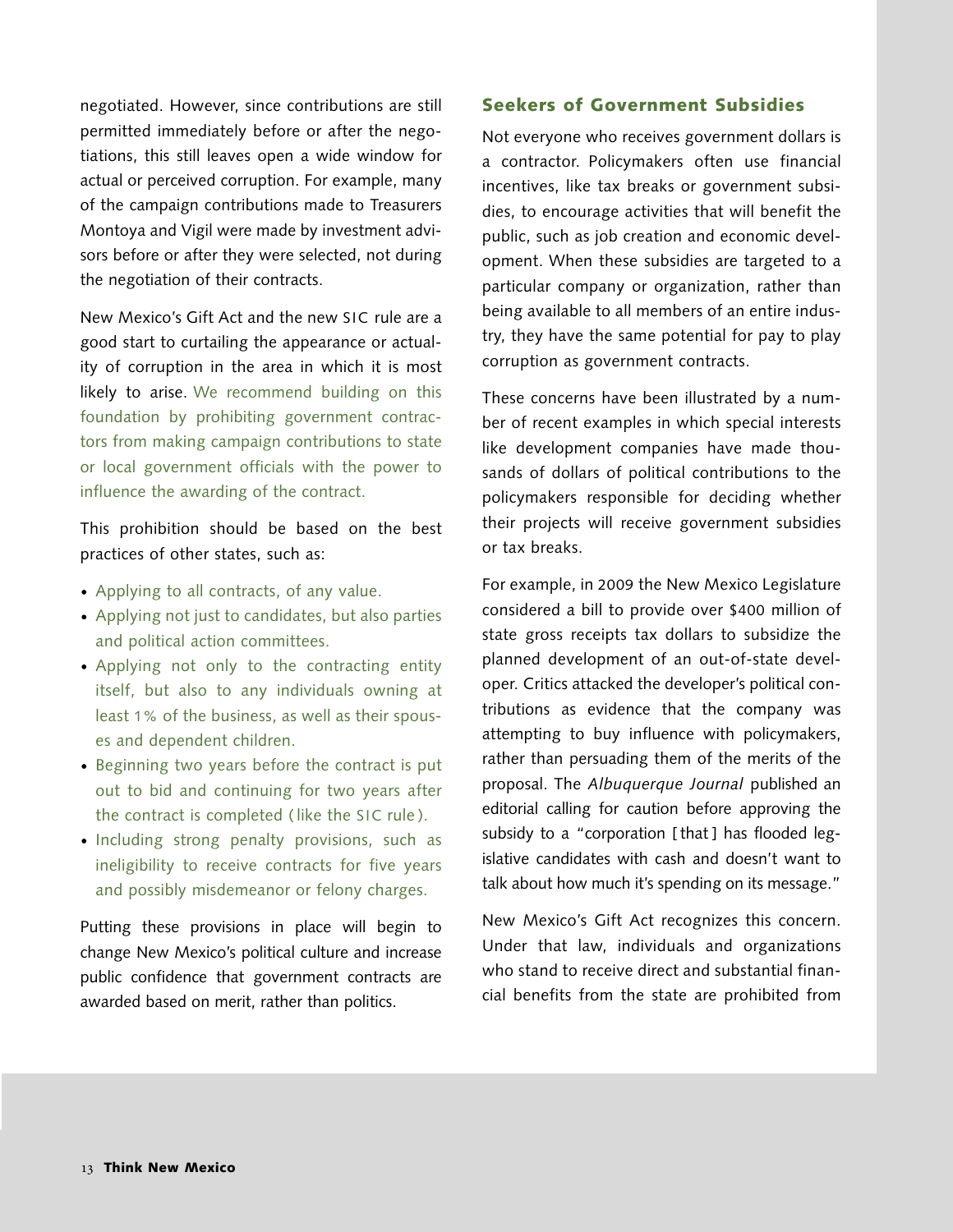

Tax incentives and subsidies are often used to promote economic development and job creation, like the construction shown here *in Albuquerque in* 1942. Courtesy Palace of the Governors Photo Archives (NMHM/DCA), #183307.

giving state officials, candidates, or employees gifts worth more than \$250. The Gift Act thus restricts this group in the same way that it restricts contractors, since both share the same potential motivation to give in order to enhance their chances of receiving government dollars.

This restriction is carefully structured so that it applies only to individuals and companies who will be receiving financial benefits that are greater than those received by the public at large or by a particular group to which the person belongs. So, for example, if all members of a certain industry would benefit from a piece of legislation, members of that industry would not be restricted from giving to legislators. However, if one particular company stands to benefit significantly more than the industry as a whole, that one company would be restricted from giving.

Along with New Mexico, at least five other states explicitly target this group in their Gift Acts, regulating them alongside contractors and lobbyists. Many others take an even broader approach, limiting or banning gifts from anyone with an "interest" in legislation that might be influenced by the gift.

The New Mexico legislature and governor got it exactly right when they treated anyone receiving government subsidies or tax breaks like government contractors for the purposes of the Gift Act. We recommend that, in order to avoid the appearance that these entities are buying access or influence, they be prohibited from contributing to the campaigns of the elected officials responsible for awarding them taxpayer dollars.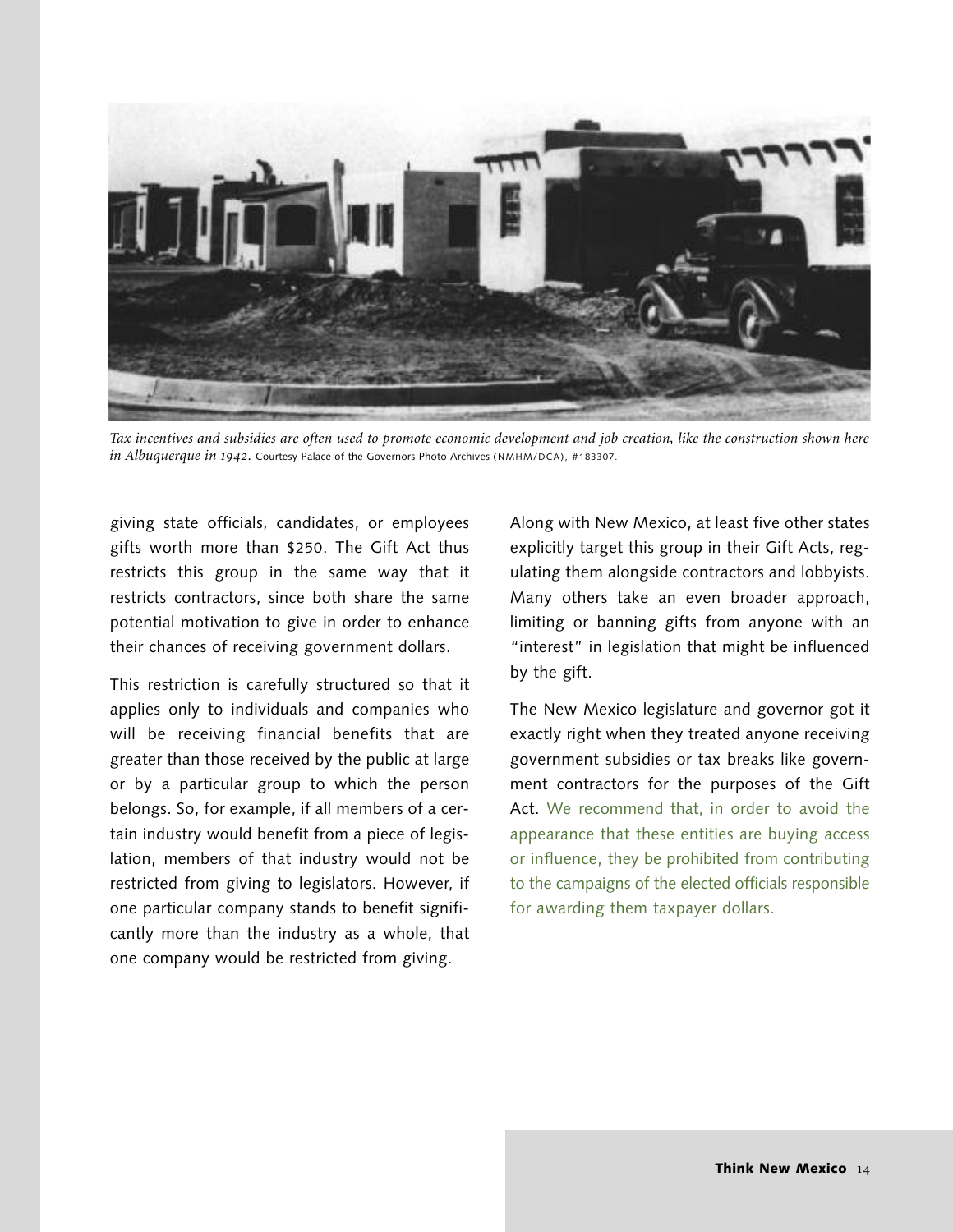#### **Lobbyists**

Unlike contractors and recipients of targeted financial benefits, lobbyists are not generally seeking money from the state for themselves. However, in many cases, the people who hire them are. And although existing New Mexico law bars anyone from contributing in the name of another, lobbyists know that by making their own contributions, they increase the probability that decision-makers will look more favorably on the interests of their clients.

Donations help lobbyists establish those essential relationships that get them in the door with the public officials they are hired to persuade. In an outburst of candor, one New Mexico lobbyist told the *Albuquerque Journal* that contributions are particularly helpful in establishing relationships with new legislators because, "It gives you an entrée. They're friendly. They know who you are."

These relationships received some scrutiny during the 2006 race for New Mexico's First Congressional District (Albuquerque), when one candidate stated during a debate that "you have to be careful about taking large sums of money from lobbyists. But even if you do, it is only to give them access to let you know about what their concerns are. Certainly it's not to have you vote or rule in any certain way or obligate you in any way." However, as her opponent noted, even enhanced access is cause for concern.

This system puts lobbyists in a difficult position: in order to successfully advocate for their clients, they may feel that they need to contribute to the campaigns of the public officials they will be lobbying — particularly if other, competing lobbyists are doing so.

As political scientist Alan Rosenthal writes:

Many lobbyists feel that they are being shaken down, victimized by a system that has gotten out of control.They do not know what would happen if they stopped giving, and they do not want to find out. In a system where contributions by special interests are a way of life, no interest can afford to behave differently from the others. Not giving may cost a group standing with legislators who believe that it should be providing financial support to the electoral process.

| <b>STATE</b>             | LOBBYISTS MAY NOT CONTRIBUTE TO                                                                                   |
|--------------------------|-------------------------------------------------------------------------------------------------------------------|
| <b>Alaska</b>            | Any candidate for the legislature<br>except for the one representing the<br>district in which the lobbyist lives. |
| California               | Any elected official whom the<br>lobbyist is registered to lobby.                                                 |
| Connecticut              | Candidates for statewide office or<br>the legislature, political committees,<br>and parties.                      |
| Kentucky                 | Legislative candidates and their<br>political committees.                                                         |
| <b>North</b><br>Carolina | Legislative or statewide candidates<br>or their campaign committees.                                              |
| South<br>Carolina        | Candidates for the legislature,<br>governor, lieutenant governor,<br>or any other statewide office.               |
| <b>Tennessee</b>         | Legislative or gubernatorial<br>candidates.                                                                       |

## **State Laws Restricting Contributions by Lobbyists**

*Source: State statutes, compiled by Think New Mexico.*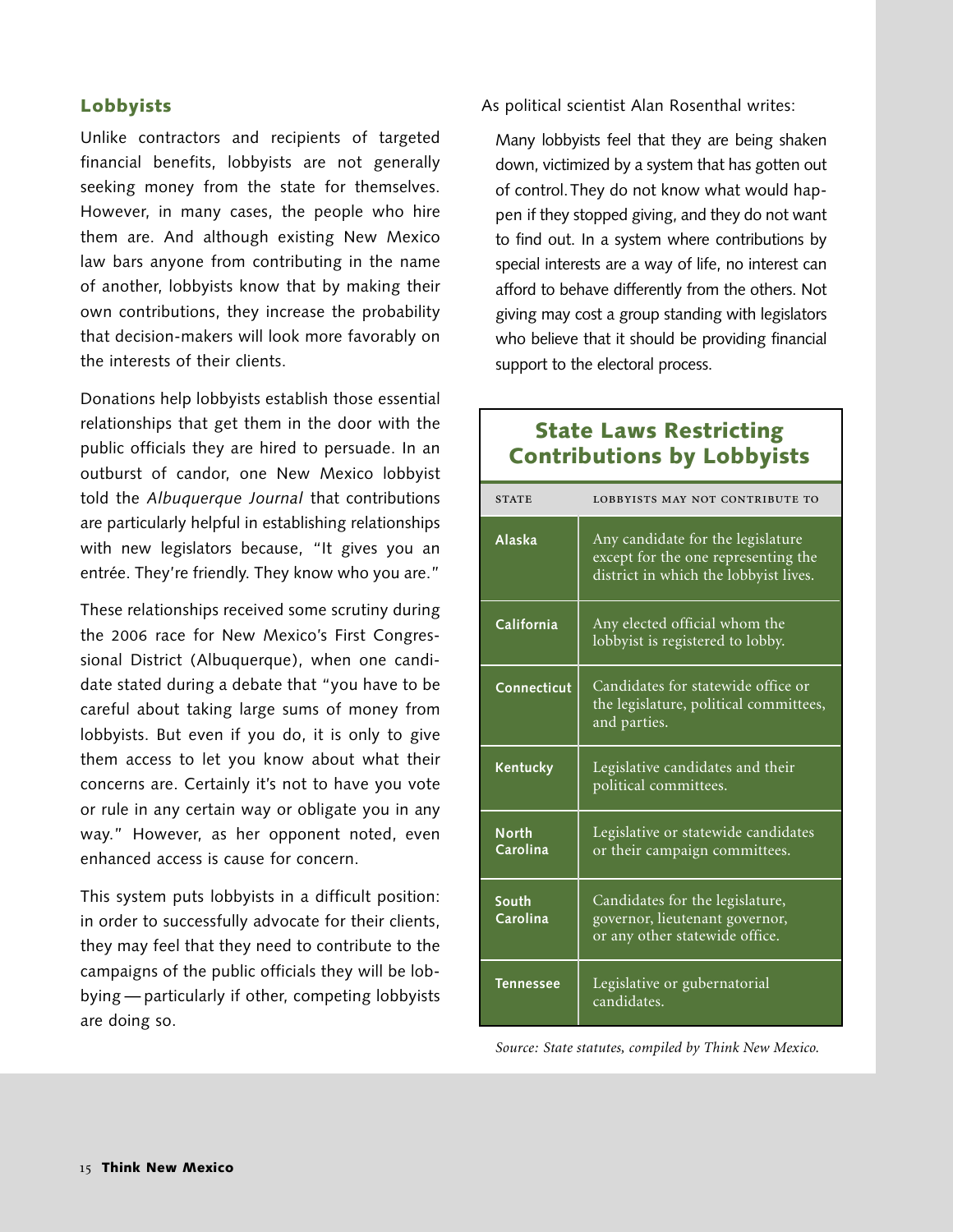## **2006 New Mexico Campaign Contributions by Economic Sector**

| \$5,479,034        | Finance, Insurance & Real Estate |
|--------------------|----------------------------------|
| \$2,905,192        | Lawyers & Lobbyists              |
| \$2,751,317        | <b>Energy/Natural Resources</b>  |
| \$2,706,198        | <b>General Business</b>          |
| \$1,947,796        | Other/Retiree/Civil Servants     |
| \$1,348,823        | Health                           |
| $\sqrt{1,293,063}$ | Construction                     |
| \$966,530          | Agriculture                      |
| \$905,254          | Labor                            |
| \$877,752          | Communications & Electronics     |
| \$506,582          | Transportation                   |
| \$275,958          | Ideology/Single Issue            |
| \$59,530           | Defense                          |

*Dollars contributed during the legislative and statewide campaigns,excluding contributionsfromparties,candidates,and public financing (PRC and some judicial races). Source: National Institute on Money in State Politics, Follow the Money.*

This situation traps honest lobbyists in a lose-lose situation: if they do give contributions, they may be seen as paying for access or influence, yet if they do not—or if they fund an unsuccessful challenger in a race —they may be unfairly discriminated against relative to those who provided contributions to the incumbent.

Not surprisingly, when the National Institute on Money in State Politics analyzed which industries had given the most campaign contributions in New Mexico, "lawyers and lobbyists" was the second highest in both the 2008 and 2006 election cycles ( it was the top sector in 2004 ). In 2006, the year

of New Mexico's most recent gubernatorial election, lawyers and lobbyists donated nearly \$3 million to candidates across the state.

Seven states currently ban campaign contributions from registered lobbyists. The prohibitions differ in their details— for example, Kentucky bars only contributions to legislators and their committees, while South Carolina includes all statewide elected offices as well. Alaska's law includes an exception permitting lobbyists to contribute to the campaigns of the legislators representing the districts in which they live.

Although the federal government currently allows lobbyists to donate to the campaigns of the politicians they lobby, some public officials are voluntarily refusing to accept money from registered lobbyists. For example, Congressman Ben Ray Luján, who represents New Mexico's Third Congressional District, does not accept donations from federally registered lobbyists.

This reform may be even more urgently needed in New Mexico than in many other states, as our proportion of lobbyists to legislators is unusually high among citizen legislatures. Citizen legislatures, defined by the National Conference of State Legislatures as legislatures in which the legislative work is equivalent to a half-time job or less, have an average of about three lobbyists per legislator. New Mexico has more than double that, at seven registered lobbyists per legislator. With such a high ratio, it is not surprising that lobbyists give more total dollars in New Mexico than any other state with a citizen legislature other than Georgia, even though many of those states have larger populations.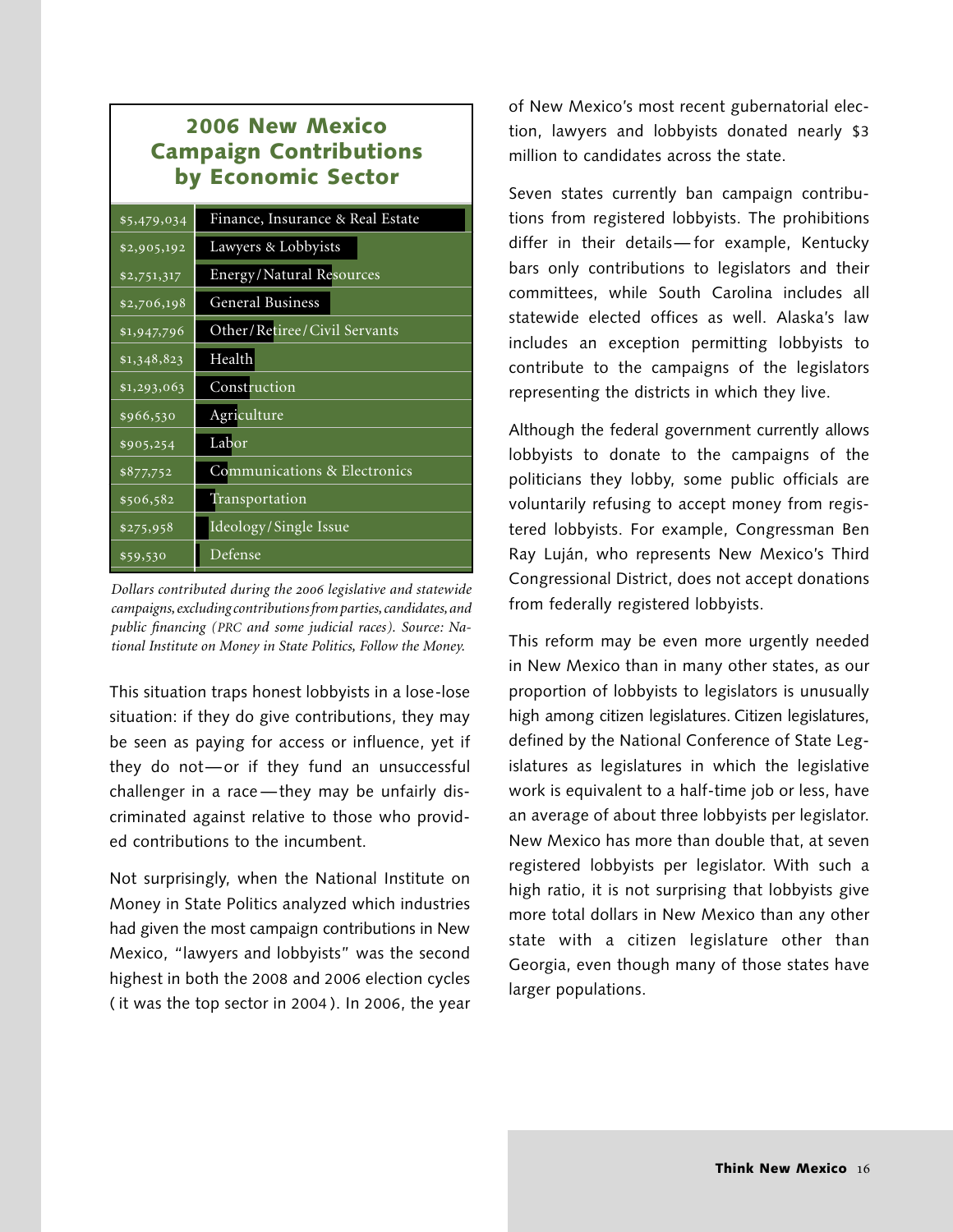We recommend that, paralleling the restrictions in New Mexico's Gift Act, lobbyists should be prohibited from donating to the campaigns of the public officials they lobby— as well as the parties and political action committees that support those candidates. Doing so will put all lobbyists on an even playing field and prevent them from having to make contributions to maintain equal access to elected officials. It will also enhance the public's confidence that when lobbyists persuade legislators to support their cause, they do so based on the merits of the legislation, not on that lobbyist's track record of contributions.

## **Lobbyists per Legislator in Citizen Legislatures**

| <b>NEW MEXICO</b>    |
|----------------------|
| <b>GEORGIA</b>       |
| SOUTH DAKOTA         |
| <b>INDIANA</b>       |
| <b>WYOMING</b>       |
| <b>IDAHO</b>         |
| <b>KANSAS</b>        |
| <b>MONTANA</b>       |
| <b>UTAH</b>          |
| <b>WEST VIRGINIA</b> |
| <b>MISSISSIPPI</b>   |
| <b>VERMONT</b>       |
| <b>MAINE</b>         |
| <b>NEW HAMPSHIRE</b> |
| <b>NORTH DAKOTA</b>  |
| <b>RHODE ISLAND</b>  |
|                      |

*Source: Center for Public Integrity, "Ratio of Lobbyists to Legislators ." Citizen legislatures identified by the National Conference of State Legislators. Nevada is not included because it does not hold legislative sessions in even-numbered years. It should be noted that different states have slightly different definitions of who qualifies as a lobbyist.*

#### **Bundling**

Eliminating campaign contributions from contractors, seekers of government subsidies, and lobbyists attacks the root of the problem of special interest money in politics. However, a ban on these contributions leaves open one major loophole: even if they cannot make contributions themselves, they can still "bundle" contributions from others.

"Bundling" occurs when one person gathers donations from many different contributors and delivers them to the candidate, party, or political action committee. The practice of bundling first emerged after Congress limited contributions to federal campaigns in 1974 in response to Watergate.

As a result of these limits, individuals could no longer make big donations themselves, and so they turned instead to raising large sums of money from extensive networks of other people. The bundler takes credit for raising the funds, but because the contributions are technically from other people, they do not violate campaign contribution limits.

Like large individual donors, bundlers often gain special access or favors in exchange for their fundraising. And while many individuals may become bundlers because they agree with a candidate's position on the issues, the concern with lobbyists, contractors, and others seeking government subsidies is that their fundraising activities may influence decisions to award them state contracts or subsidies.

At least three states have enacted laws to restrict bundling. Massachusetts enacted such a law in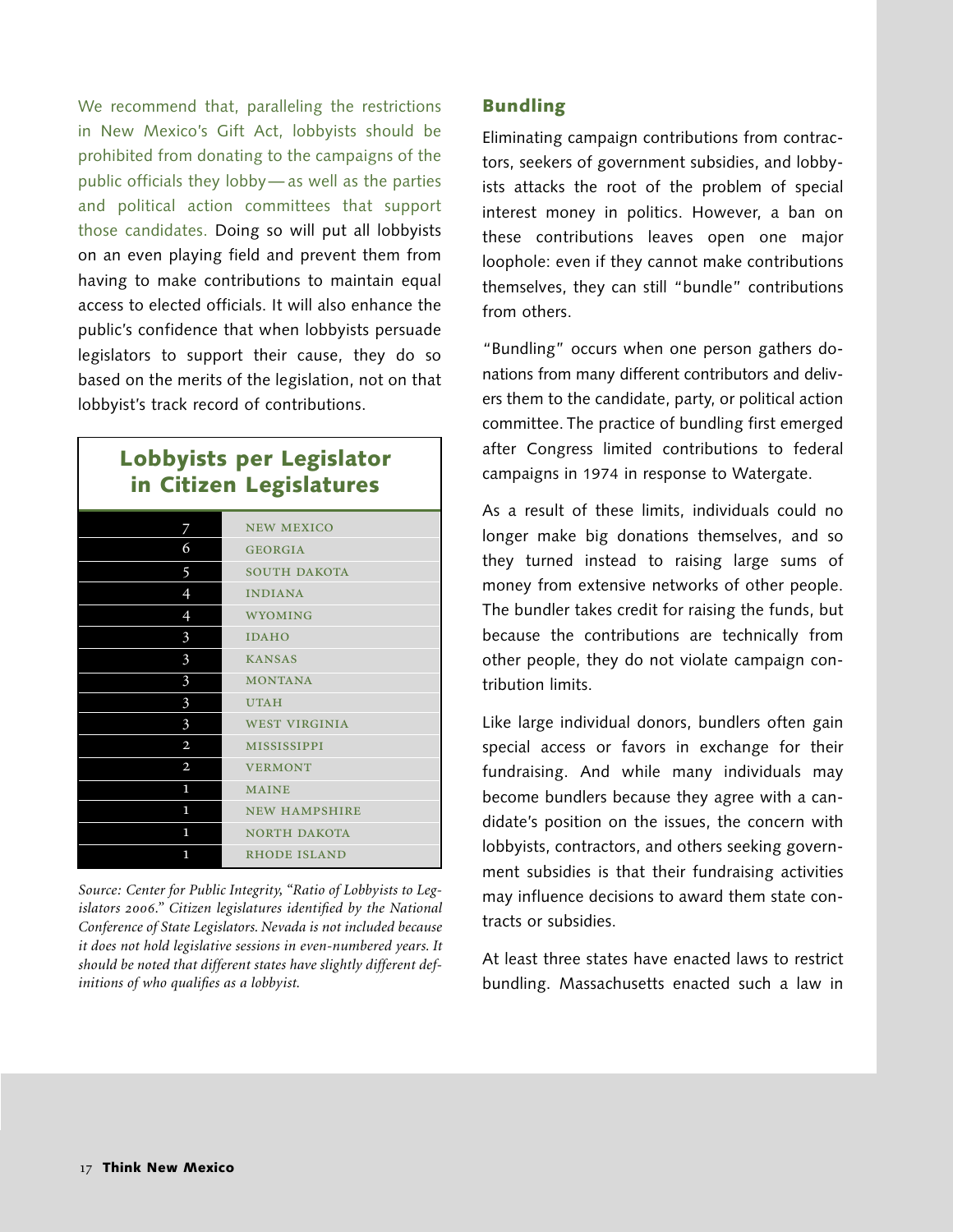1994. Under this law, any contribution made through an intermediary ( a bundler) is attributed to both the original donor and the bundler. So, for example, if individual campaign contributions are limited to no more than \$2,300 per candidate, a bundler could not give a candidate more than \$2,300 - either personally or collected from others.

A similar anti-bundling law was enacted in Minnesota in 1993. In 2006, North Carolina followed suit when it passed a comprehensive ethics reform law that prohibited lobbyists from bundling as well as prohibiting them from making campaign contributions directly.

New Mexico currently requires lobbyists to disclose the names, addresses, and occupations of any contributors whose donations they bundle if those bundled donations total more than \$500, but does not prohibit or restrict the practice of bundling. As the state's new contribution limits go into effect starting next year, it is likely that bundling will become increasingly prevalent in New Mexico.

We recommend that contractors, seekers of government subsidies, and lobbyists be prohibited from bundling contributions for the same reasons that these groups should be prohibited from contributing to candidates, committees, and parties directly. Without this reform, the pressure to donate will simply be replaced by the pressure to bundle donations, and little will change.



*Bundling became a common practice after Congress limited contributions to federal candidates in .* Photo of Congressional candidate Jack Redman campaigning in Santa Fe in 1965. Courtesy Palace of the Governors Photo Archives ( NMHM/DCA), #035602.

#### **Local Governments**

A number of states that have implemented the reforms discussed in this report have applied them only to the state government, not to local governments like counties, municipalities, and school boards. Yet the experience in New Mexico shows that the reforms are needed at all levels of government.

In July of 2009, Albuquerque Public Schools (APS ) board president Marty Esquivel called for a new policy barring contractors and prospective contractors from "wining and dining" school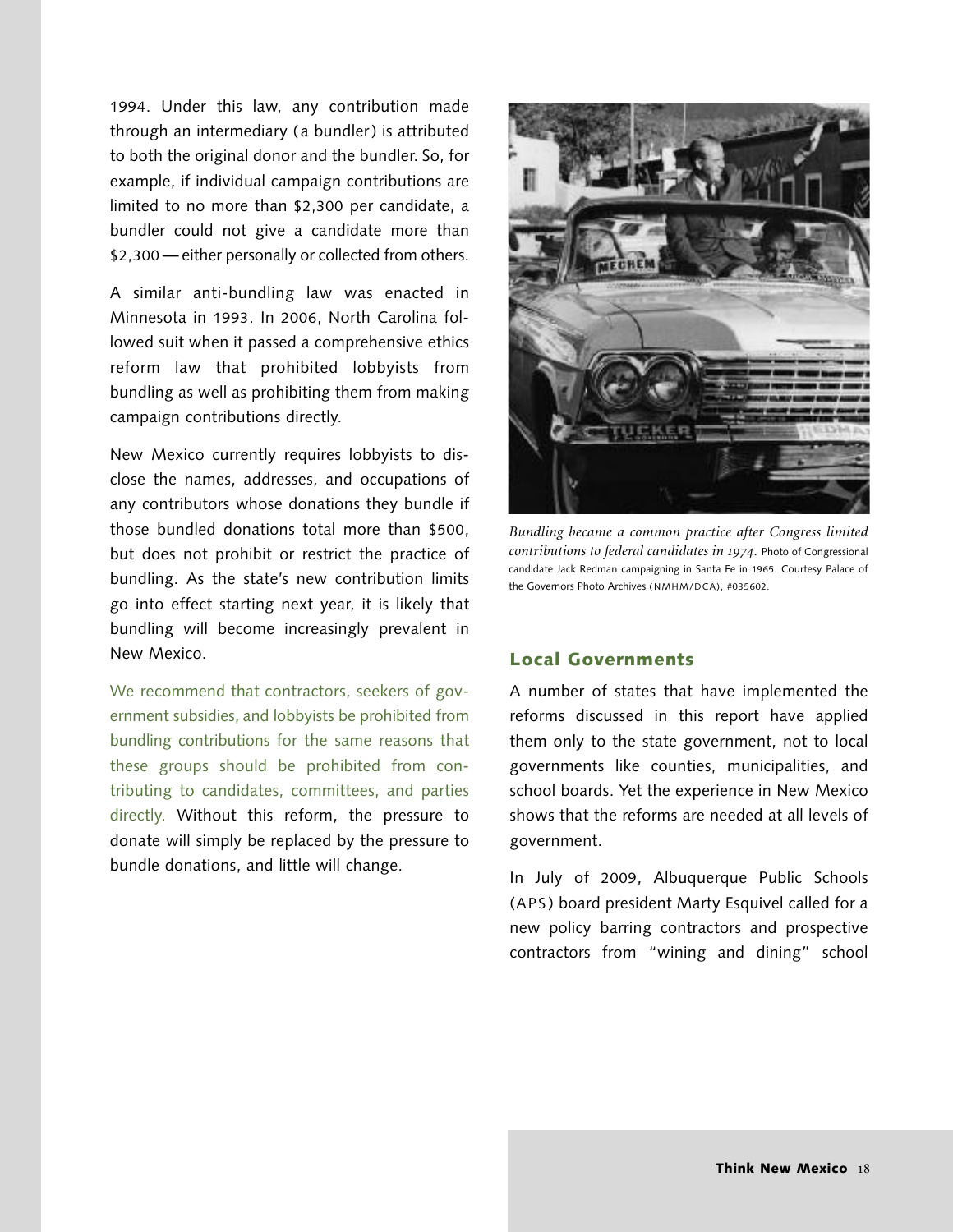board members and employees. Esquivel's proposal came in response to an expensive party that Technology Integration Group had hosted for APS employees earlier that summer. Technology Integration Group received \$7.8 million from contracts with APS in 2008, and the party was one of six events organized by the company over the past three years. A spokesperson for the company told the *Albuquerque Journal* that these events are a normal part of their outreach – and they are far from alone. For example, a variety of APS contractors donated \$52,000 to sponsor last year's APS administrators' conference.

Similarly, the city of Albuquerque has taken initial steps toward restricting donations from contractors. The city charter currently prohibits candidates for city office from accepting contributions from anyone who holds a contract to provide goods or services to the city. It also prohibits contributions from the lobbyists of city contractors.

In May of 2009, the City Charter Review Task Force issued a report recommending, among other reforms, extending the prohibition to include anyone with "business dealings" with the city. This change would bar campaign contributions from prospective contractors and anyone receiving tax credits and subsidies. The proposed charter revisions go to the voters for approval this fall.

Despite the important steps that have been taken in Albuquerque and elsewhere, the campaign contribution rules at the local government level continue to vary widely across the state. While local government autonomy is often desirable, in this instance it creates uncertainty about what

behavior is permitted where, and opens up unnecessary opportunities for actual or perceived corruption.

Because local governments – including counties, municipalities, and school boards – are political subdivisions of the state, the state has the power to regulate them, and it has done so in a number of areas. For example, the state statute against nepotism in government hiring specifically applies to municipalities as well as state government.

Interestingly, in the past the legislature has imposed far fewer ethics restrictions on local governments than they have on themselves. For instance, while legislative and statewide candidates are required to file public reports detailing the names and occupations of their contributors, candidates for school boards and municipal elections are specifically exempted from these disclosure requirements.

Unfortunately, the need for clean government reforms at the local level is just as urgent as it is at the state level. As Thomas McClenaghan, former FBI Special Agent in charge of the Albuquerque field office, told KRQE News in January 2009, "From what we've seen here, corruption in this state is epidemic. It is at all levels of government."

To effectively curtail political corruption, we recommend that the prohibitions on campaign contributions and bundling by contractors, lobbyists, and seekers of government subsidies be applied not only to state candidates, parties, and PACs but to their local counterparts as well.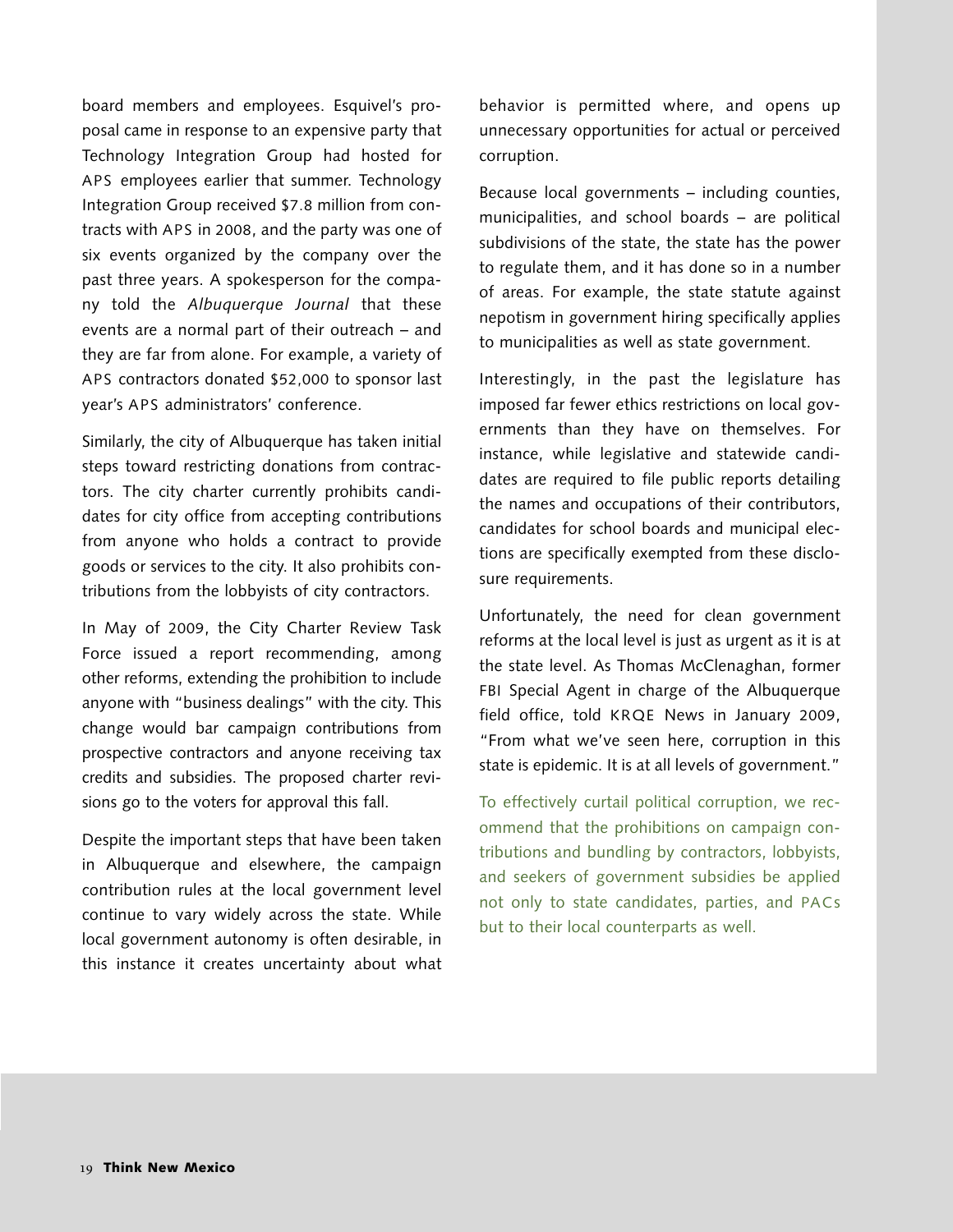## **WILL THESE REFORMS MAKE A DIFFERENCE?**

#### **Changing the Political Culture**

Although the logic behind banning campaign contributions from contractors, seekers of government subsidies, and lobbyists is clear, perhaps the most compelling reason to implement the reforms proposed here is the difference they have begun to make in the political cultures of other states.

Several years ago a number of Tennessee elected officials were indicted and convicted in a wide ranging bribery and extortion case. The Tennessee legislature responded by passing a law that banned lobbyists from giving lawmakers contributions or gifts, among other things. In the aftermath of the scandal, *State Legislatures* magazine profiled the Tennessee experience in an article entitled, "Flexing the Ethics Muscle: Restoring Public Confidence in Government after a Scandal is a Legislature's Prime Goal."

Tennessee Representative Jim Kyle was quoted in the article saying there was a "noticeable change" in Tennessee after the reforms were enacted. While Kyle conceded that there was still a fair amount of cynicism, he stated that "as a whole, and I can only tell from my constituent communications, it's getting better. The tone has changed." Kyle added "[ the corruption scandal ] caused us to take a look at ourselves and see where we were in comparison to other states with citizen legislatures. When you go through this experience, it makes you reflect."

In 1993, Kentucky became the first state to ban contributions from lobbyists and state contractors. This occurred after three former legislators who had become lobbyists, among others, were convicted on extortion and racketeering charges. Joe Barrows was a state representative at the time and later became Majority Whip. In an interview, Barrows said that he remembers the law well even though it was passed sixteen years ago because "it was a time when politics changed in Kentucky…the relationship between lobbyists and legislators became less 'he's a friend, I've known him forever, he'll vote with me' and became much more professional. Lobbyists now spend more time trying to persuade legislators on the merits rather than just building personal relationships."

Connecticut passed a ban on political contributions from contractors and lobbyists in 2005. Like Kentucky and Tennessee, these reforms were enacted in the wake of a political scandal. Specifically, Connecticut's reform law came about in response to a classic pay to play scandal that sent Governor John Rowland to prison for accepting



*New Mexico can curtail political corruption in the same way that other states have.* Photo of a rally at the State Capitol in Santa Fe,1927. Courtesy Palace of the Governors Photo Archives (NMHM/DCA), #147105.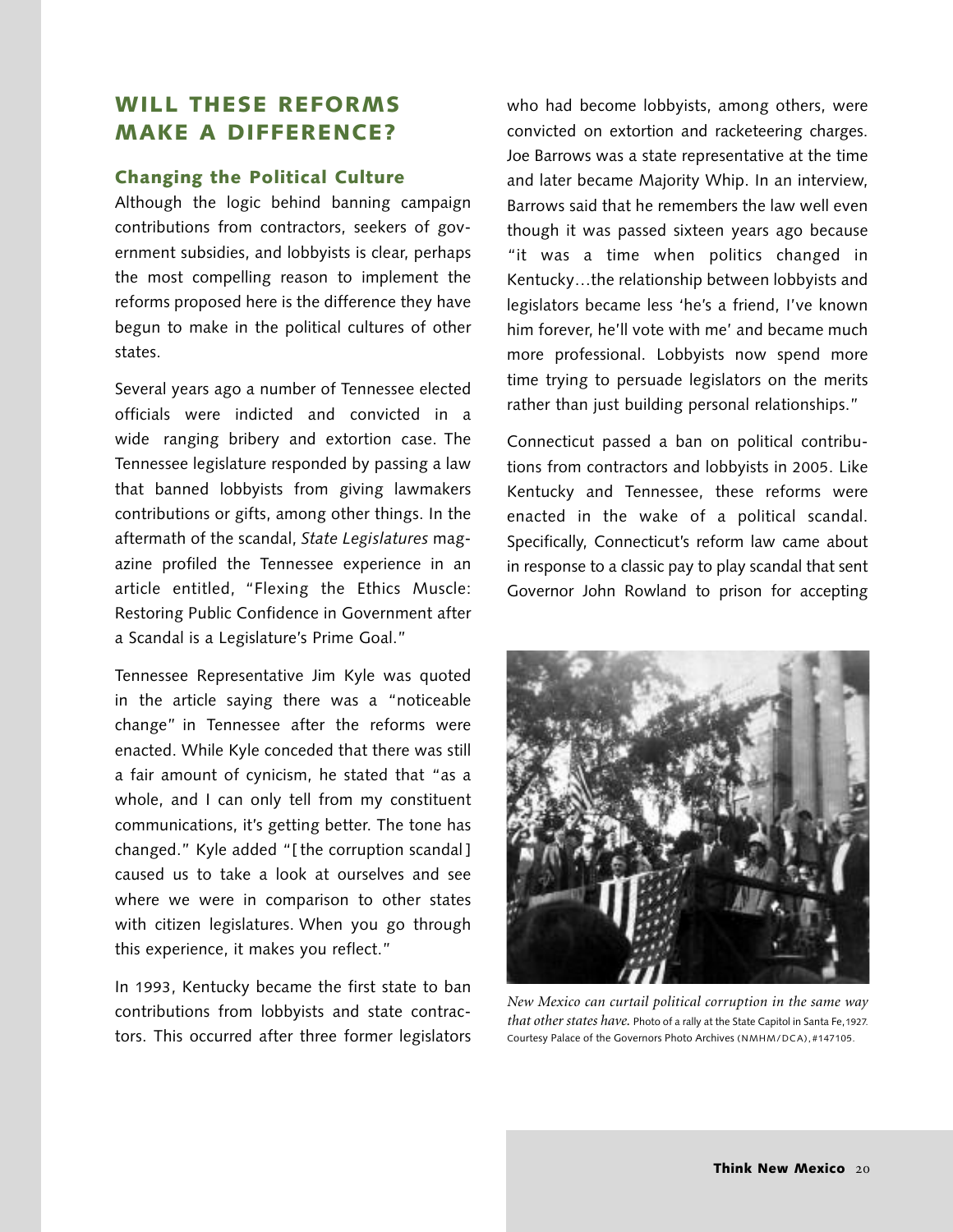

*These reforms will allow candidates to once again focus on the public, rather than on fundraising contractors and lobbyists.* Photo of Governor Octaviano A. Larrazolo campaigning on the Santa Fe Plaza, circa 1918 —1921. Courtesy Palace of the Governors Photo Archives (NMHM/DCA), # 007634.

favors in return for improperly influencing the awarding of over \$100 million in state contracts.

After Rowland resigned, Lieutenant Governor M. Jodi Rell became Governor, and on her first day in office, she pledged to end the culture of corruption in Connecticut and called for a ban on political contributions by contractors and lobbyists. Less than a year later, the reforms were law, and the following year, Rell was elected to a full term with more votes than any gubernatorial candidate had received in Connecticut history. After the law's passage, Rell stated, "With my fellow Constitutional Officers, and our partners in the Legislature, we have changed the ethical landscape of the state. And Connecticut can now proudly and rightfully lay claim to the toughest ethics law in the country."

#### **Courts Uphold These Reforms**

In the states that have implemented these reforms, several have been challenged in court as unconstitutional restrictions on free speech. In the 1976 case *Buckley v. Valeo*, the U.S. Supreme Court ruled that money spent on campaigns was a form of speech protected by the First Amendment. However, in that same case the court held that limits on individual contributions were constitutional and permissible to further the important government interest in preventing corruption or the appearance of corruption.

Since then, courts have consistently upheld reasonable state restrictions on campaign contributions based on this rationale.

For example, in 1999 the Alaska Supreme Court upheld that state's ban on contributions from lobbyists, noting that "greater risks of corruption attend lobbyists' special relationship with elected officials." The court explained that, since the legislature was relatively geographically isolated from most of the state population while it was in session, lobbyists'"professional purpose [ to influence legislative or administrative action ], coupled with their proximity to legislators during the legislative session, makes them particularly susceptible to the perception that they are buying access when they make contributions." Similar results have been reached by courts in New York and New Jersey in the past few years.

Perhaps the best example was a recent ruling by a federal court upholding Connecticut's ban on contributions from contractors and lobbyists. This reform was challenged by several groups, including the Association of Connecticut Lobbyists.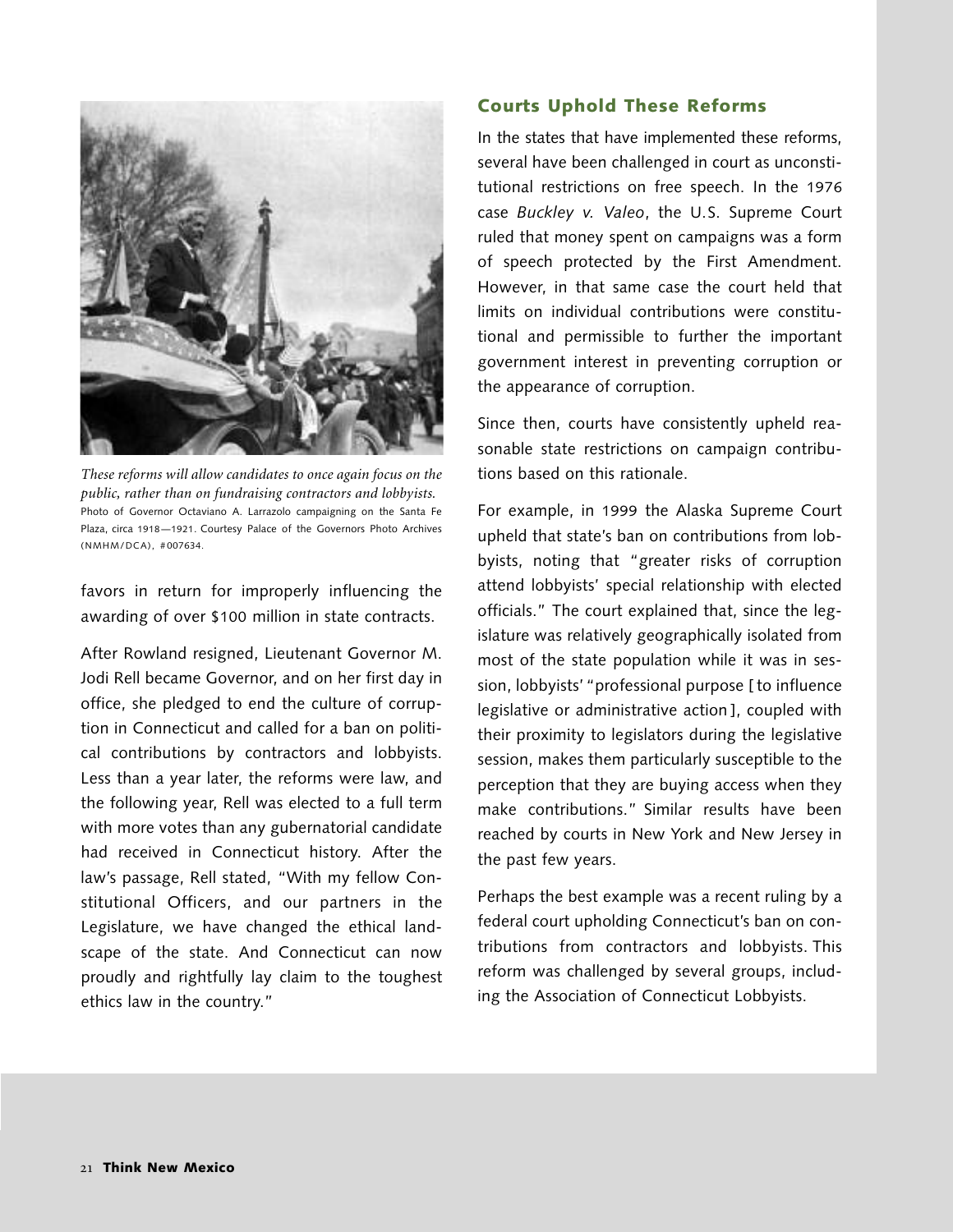In December 2008, a federal judge ruled strongly in favor of the law, stating: "In light of Connecticut's recent history of corruption scandals involving high-ranking state politicians, I conclude that the legislature had a constitutional, sufficiently important interest in combating actual and perceived corruption by eliminating contributions from individuals with the means and motive to exercise undue influence over elected officials." Extending the ban beyond contractors and lobbyists to their immediate family members was a "common sense anti-circumvention measure" that was likewise justified by the risk of actual or perceived corruption. ( In a separate August 2009 ruling, the judge struck down the portion of Connecticut's law establishing a system of public financing for candidates.)

By contrast, in July 2009 a judge halted the implementation of sweeping reforms approved by 51% of Colorado voters in a 2008 ballot initiative. Unlike the reforms that have been upheld in other states, the Colorado law prohibited all unions and sole source government contractors from donating to the campaigns of any state or local candidate or party. It extended this prohibition to relatives as distant as nieces, nephews, inlaws, grandparents, and grandchildren of the contractors. So, for example, the nephew of a small-business owner who had a contract with a city government in Colorado could not make a donation to the campaigns of his state legislator or the governor.

The court found that the overly broad reach of the Colorado law clearly violated the First Amendment. In issuing her decision, the judge contrasted the unconstitutional Colorado law with the legitimate laws in states like Connecticut and New Jersey, where the prohibition is limited to donations to officials who have some influence over the contract.

Like the laws that have been upheld across the nation as reasonable, justified, and constitutional, and unlike Colorado's overly broad law, the recommendations proposed in this report are carefully designed to target the problem of actual or perceived corruption that arise when contractors, seekers of government subsidies, and lobbyists contribute to political campaigns.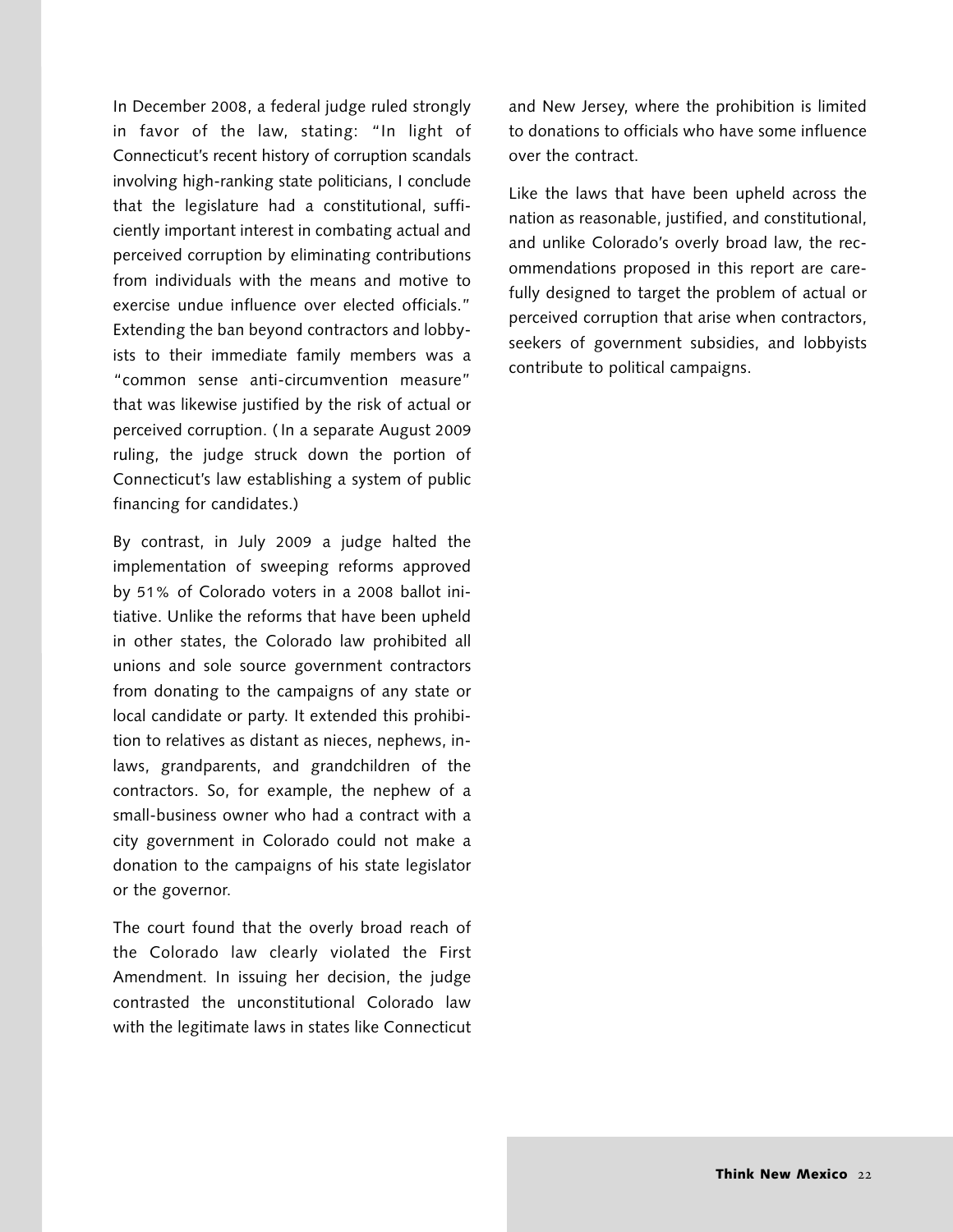#### **WHY NOT PUBLIC FINANCING?**

Rather than a targeted ban on political contributions from certain donors, some might argue that providing public financing is a more effective way to reduce the power of special interest dollars in elections.

In a publicly financed election, candidates must raise a certain number of small (e.g., \$5) private contributions in order to qualify for receiving public funds. As a condition of receiving public funds, the candidate then agrees not to raise any more private funds ( or to abide by strict limits on how much money they raise privately ).

New Mexico is one of the leading states when it comes to publicly financed elections. In 2003, the state established a system of public financing for Public Regulation Commission ( PRC ) elections, and in 2007, this system was expanded to include statewide judicial races. According to the nonprofit Center for Governmental Studies, this makes New Mexico one of only five states that provide full public financing for some statewide elections.

However, there are a number of obstacles to expanding New Mexico's public financing system to all legislative and statewide races.

The first challenge is that publicly financed elections require public funding. Currently, New Mexico's PRC elections are funded by taxes on the utilities the Commission regulates, while the judicial races are funded by revenue from the state's Unclaimed Property Fund. Altogether, the cost is just over \$600,000. However, to extend public financing to all statewide and legislative races would require substantially more for example, Arizona's system of statewide public financing costs about \$8 million per general election. At a time when New Mexico is in a severe fiscal crisis, it would be nearly impossible to provide sufficient public funding for all elections.

Another challenge is that the U.S. Supreme Court has ruled that public financing systems must be optional, allowing candidates to choose whether or not to participate. This leaves many opportunities for special interest dollars to continue to play a large role. For example, in the 2008 race for PRC District 1, one candidate opted out and spent over \$100,000 of privately raised dollars compared to the publicly funded candidate's approximately \$87,000. This situation is causing fewer candidates to make use of the public financing system that exists at the federal level. During the 2008 presidential election, for example, President Barack Obama opted out and raised \$745 million in private donations, while Senator John McCain opted into the public system and was therefore limited to spending only \$84 million.

Finally, New Mexico's initial experience with publicly financed elections demonstrates that they need strong accountability and enforcement mechanisms to ensure that taxpayer dollars are properly spent and accounted for. After the 2008 PRC election, District 3 commissioner Jerome Block Jr. was indicted on two counts of embezzlement, among other charges, for allegedly misappropriating public campaign funds. This case will provide the first real test of the accountability and enforcement mechanisms of the state's public financing system, and will likely reveal ways in which those mechanisms can be strengthened and improved — something that should happen before public financing is extended to all statewide and legislative races in New Mexico.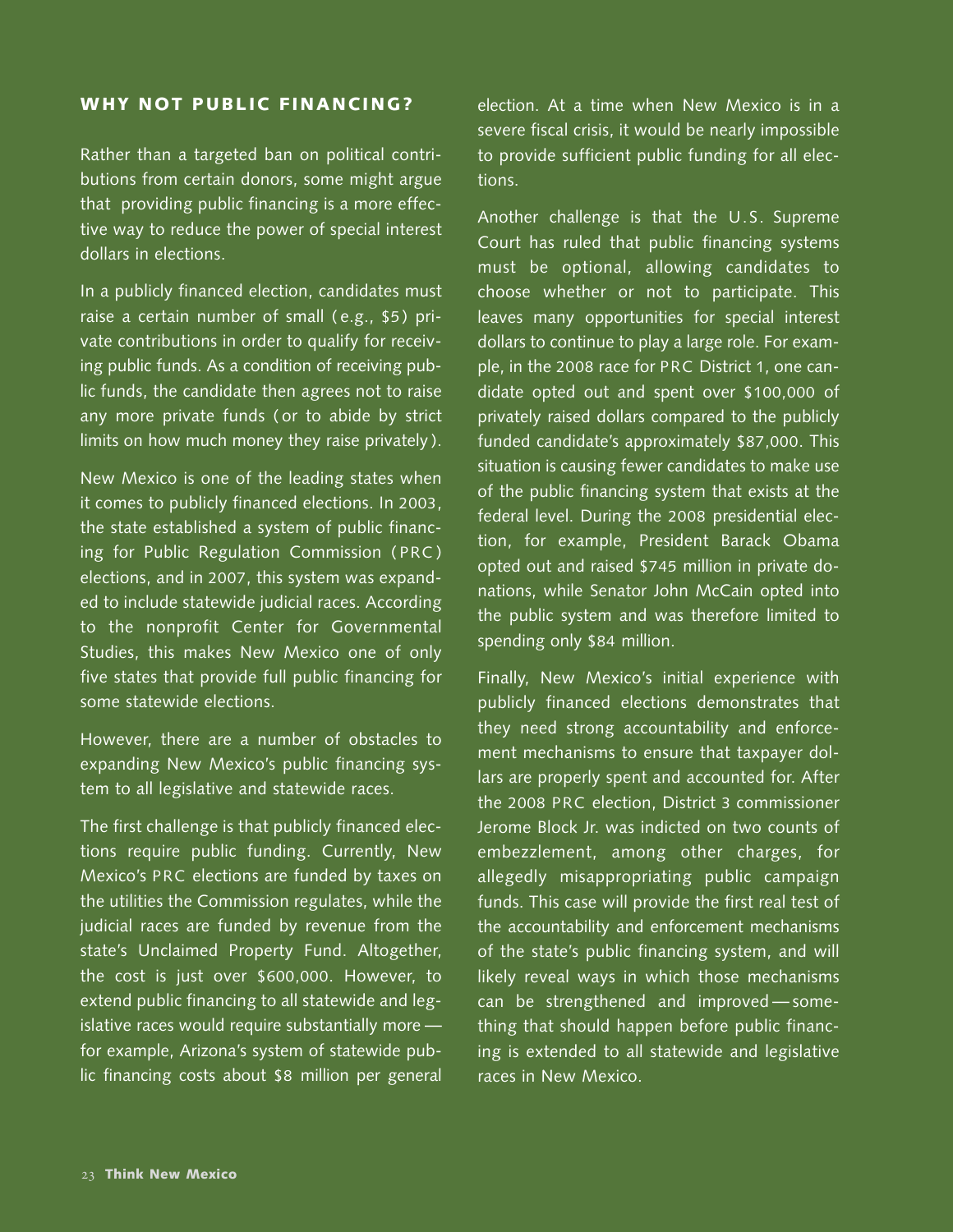# **STRENGTHENING THE VOICES OF EVERYDAY NEW MEXICANS**

Given the serious public policy challenges facing New Mexico, from school reform to the budget crisis, public trust and confidence in government has never been more important. If we do not curtail the traditional paths for "pay to play" corruption by banning contributions from contractors, seekers of government subsidies, and lobbyists, it will be even more difficult to address all of the other contentious issues which urgently require policymakers' attention. The same is true for local government leaders, who are also facing severe challenges right now.

The political obstacles to enacting these reforms will be formidable – that is why only seven other states have managed to implement them so far.

As with any change to the status quo, these reforms will create winners and losers. Those government contractors with the best goods and services at the most competitive prices, but who lack political connections, will benefit. Conversely, those government contractors who offer subpar goods and services at less than competitive prices, but who have strong political connections and who know how to play the system, will likely lose.

Likewise, lobbyists who do their homework and are effective advocates but who do not have the resources or the inclination to make a lot of political contributions will benefit from these reforms. Meanwhile, those lobbyists who rely solely on political contributions and personal relationships to do their persuasion will likely lose.

## **Think New Mexico's Recommended Reforms**

Enact legislation prohibiting

- contractors
- seekers of government subsidies, and **·**
- lobbyists **·**

from either making or bundling political contributions to state or local elected officials who have the power to influence the contract or subsidy.

Honest politicians may be some of the biggest winners because these reforms will finally draw a clear, bright line between what they may and may not do, and will thus remove a lot of the suspicion they currently face from the public.

The good news is that these reforms have the potential for strong bipartisan support. In the 2009 session, Governor Bill Richardson called for legislation like that proposed here, emphasizing the bans as the "strongest pieces" of his ethics reform package. A bill based on the Governor's proposal was sponsored by Senator Eric Griego ( D-Albuquerque ). Likewise, Senate Minority Leader Stuart Ingle (R-Portales) and House Minority Leader Tom Taylor (R-Farmington) both sponsored bills in the 2009 session which would have prohibited certain contractors from making political contributions. (Unfortunately, none of these bills received a public hearing.)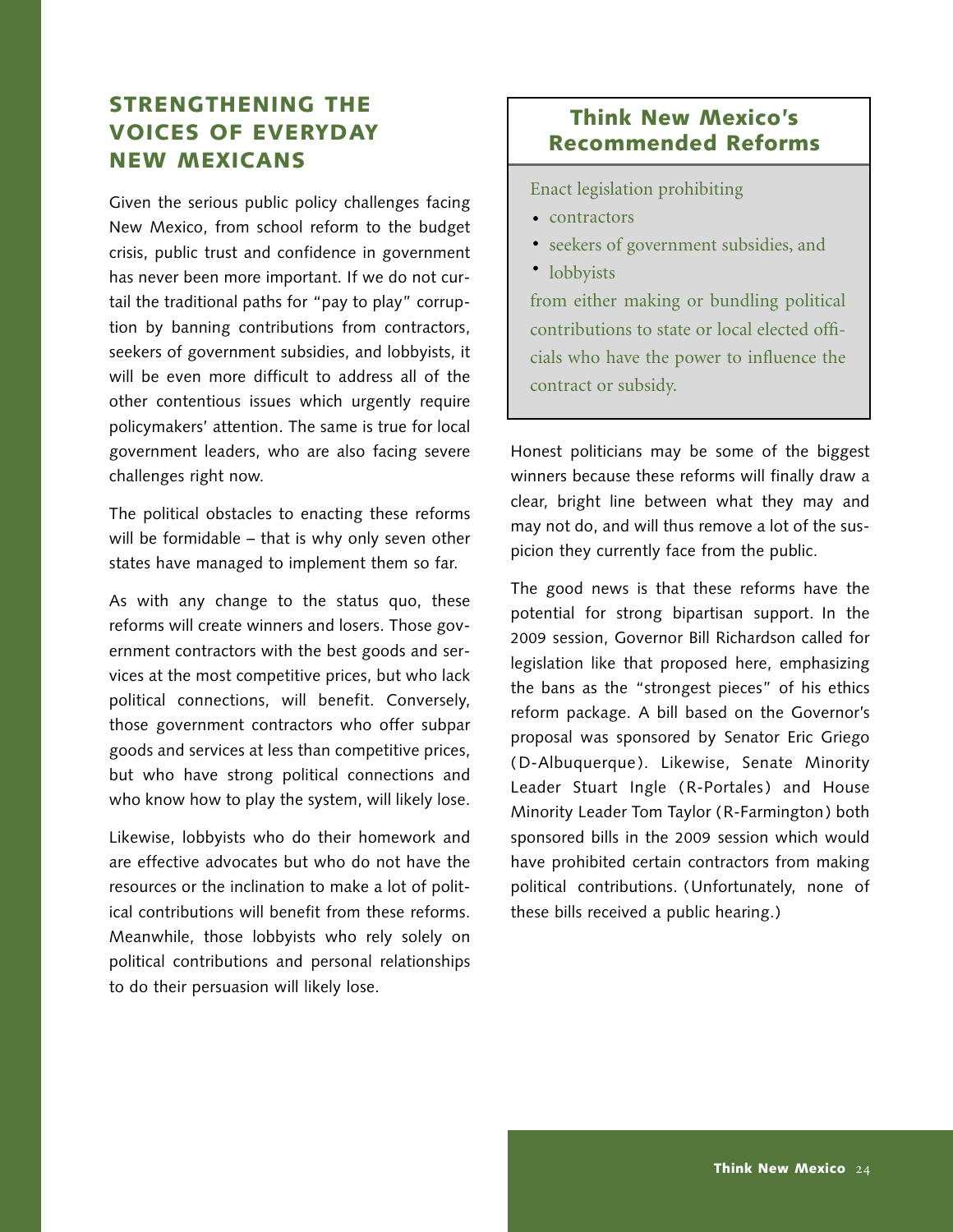Achieving these reforms will yield numerous benefits. In addition to restoring trust and confidence in government, banning political contributions from contractors and lobbyists will strengthen the voices of everyday New Mexicans relative to the political insiders who currently dominate the political process.

These reforms will also expand the pool of candidates willing to run for public office, many of whom are deterred by the prospect of having to either raise money from special interests in order to win or lose without it.

Some may argue that draining the campaign finance system of special interest money will not leave enough left to fund campaigns. However, since these reforms will affect all candidates equally, the most likely result will be campaigns that are less



*Governor Edwin L. Mechem, shown here delivering the stateof-the-state address to the legislature circa* 1957—1959, was *elected as a reformer in the wake of scandals.* Courtesy Palace of the Governors Photo Archives ( NMHM/DCA), #041883.

expensive for both sides. This, in turn, could free candidates to spend less time chasing dollars and more time discussing the critical issues with voters.

A final important benefit is that, by lessening the influence of special interests and the distorting effect it has on government decisions, taxpayer money will be allocated on the basis of merit rather than on politics and less will be wasted on corruption.

Ultimately, the reforms proposed here present a choice for New Mexico's policymakers between the political insiders, who have too much influence at all levels of government, and members of the public, who have too little.

We will concede that, even if these reforms are enacted, ethical lapses will still occur.

However, by making these important changes and barring contributions from contractors, seekers of government subsidies and lobbyists, we can begin to change the political culture of how business is done in New Mexico and overcome the legacy of corruption that has held us back for too long. Doing so will not only improve New Mexico's public policy, but will enhance public trust in government and strengthen the voices of everyday New Mexicans.

## **TAKE ACTION!**

Visit www.thinknewmexico.org and sign up for our email action alerts to find out how you can join the effort to end political contributions from special interests in New Mexico.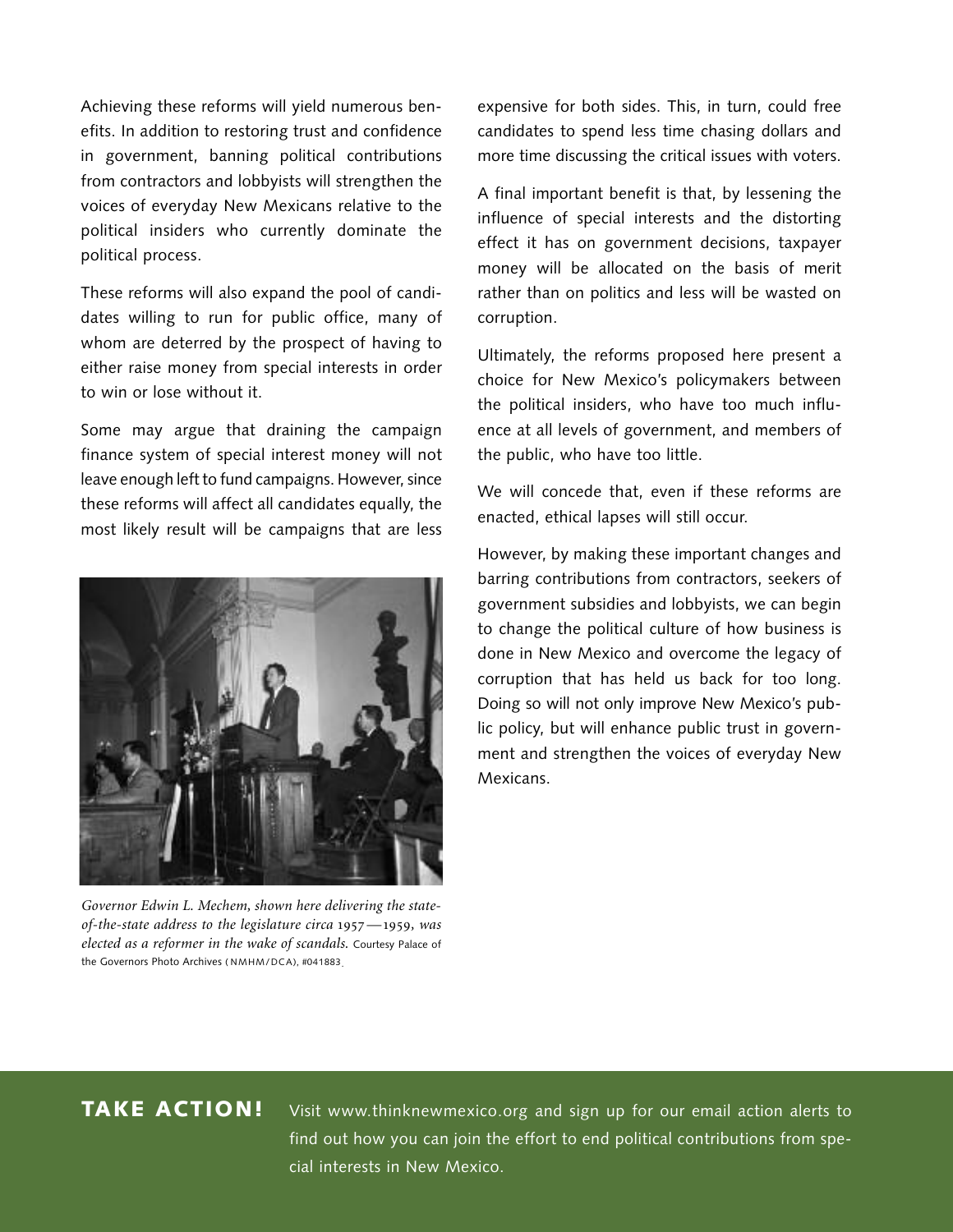## **SELECTED BIBLIOGRAPHY**

#### **Books**

Lamar, Howard R., ed. The New Encyclopedia of the American West. Yale University Press: New Haven, 1998.

Rosenthal, Alan. Drawing the Line: Legislative Ethics in the States. University of Nebraska Press: Lincoln, 1996.

#### **Studies, Journal Articles, and Reports**

Albuquerque City Charter Review Task Force. *Report and Recommendations of the City Charter Review Task Force*. May 1, 2009.

Better Government Association. The BGA-Alper Integrity Index. 2008.

Boylan, Richard T. and Cheryl X. Long. "Measuring Public Corruption in the American States: A Survey of State House Reporters." *State Politics and Policy Quarterly* 3.4. 420 — 438 ( 2003).

Center for Public Integrity. *States of Disclosure: A Fifty-State Ranking of Standards for Legislators*. June 24, 2009.

Center for Public Integrity. *Ratio of Lobbyists to Legislators 2006*.

Common Cause. *Campaign Reform: A New Era*. January 2009.

Federal Election Commission. *The Federal Election Campaign Laws: A Short History*. 1993.

Goldberg, Deborah. *Writing Reform*. Brennan Center for Justice. 2008.

Governor Richardson's Task Force on Ethics Reform. *Report of Recommendations*. September 28, 2007.

Governor Richardson's Task Force on Ethics Reform. *Voluntary Public Financing of Campaigns: A Subcommittee Report Addendum to the Ethics and Campaign Report Task Force*. September 28, 2007.

Haywood, Allison R. *Campaign Promises: A Six-year Review of Arizona's Experiment with Taxpayer-financed Campaigns*. Goldwater Institute. March 28, 2006.

Holman, Craig. *"Pay to Play" Restrictions on Campaign Contributions from Government Contractors 2007 — 2008.* Public Citizen. 2008.

Holman, Craig and William C. Lippincott. *"Pay to Play" Restrictions on Campaign Contributions from Government Contractors 2008 — 2009.* Public Citizen. June 8, 2009.

Holtby, David V. *Statehood Era and the Federal Presence in New Mexico*. 2009.

Kerns, Peggy and Ginger Sampson. *The State of State Legislative Ethics*. National Conference of State Legislators. July 2002.

Levin, Steven M. *In the Dead of Night: How Midnight Legislation Weakened California's Campaign Finance Laws and How to Strengthen Them*. Center for Governmental Studies. April 2007.

Levinson, Jessica A. *State Public Financing Charts.* Center for Governmental Studies. May 2009.

National Conference of State Legislators. *Backgrounder: Full- and Part-Time Legislatures*. January 2008.

National Institute on Money in State Politics. *Follow the Money*. www.followthemoney.org. 2009.

Nyhart, Nick. *A Consensus for Reform*. National Civic Review. Summer 2006.

Public Citizen. *Bundling Contributions for Favors*. August 2003.

Randall, Rebecca. *Procurement Lobbying Within State Government: An Emerging Trend*. National Association of State Procurement Officials. December 2005.

U.S. General Accounting Office. *Campaign Finance Reform: Early Experiences of Two States that Offer Full Public Financing for Political Candidates*. May 2003.

#### **Newspaper, Blog, and Periodical Articles**

Albuquerque Journal Editors. "Can S.F. Hear Call for Ethics Reform Now?" Albuquerque Journal. 30 August 2009.

Albuquerque Journal Editors. "N.M. Doing Time With Piecemeal Ethics Laws." Albuquerque Journal. 14 June 2009.

Albuquerque Journal Editors. "SEC Slams Brakes on Donation Gravy Train." Albuquerque Journal. 28 July 2009.

Albuquerque Journal Editors. "State Has to Get SunCal TIDD Right." Albuquerque Journal. 15 March 2009.

Associated Press. "Former Treasurer Michael Montoya Sentenced." Albuquerque Tribune. 26 September 2007.

Balderas, Hector."State Auditor Busy Tracking Taxpayers' Dollars." Albuquerque Journal. 30 April 2007.

Cole, Thomas. "Clients of Lobby Team Gave \$333K." Albuquerque Journal. 14 March 2009.

Cole, Thomas. "Lobbyists and Clients Give Big to Lawmakers." Albuquerque Journal. 14 February 2009.

"Controlling Contributions." Poder Enterprise Magazine. February 2009.

Cross, Al. "Lies, Bribes, and Videotape." State Legislatures. 1 July 1998.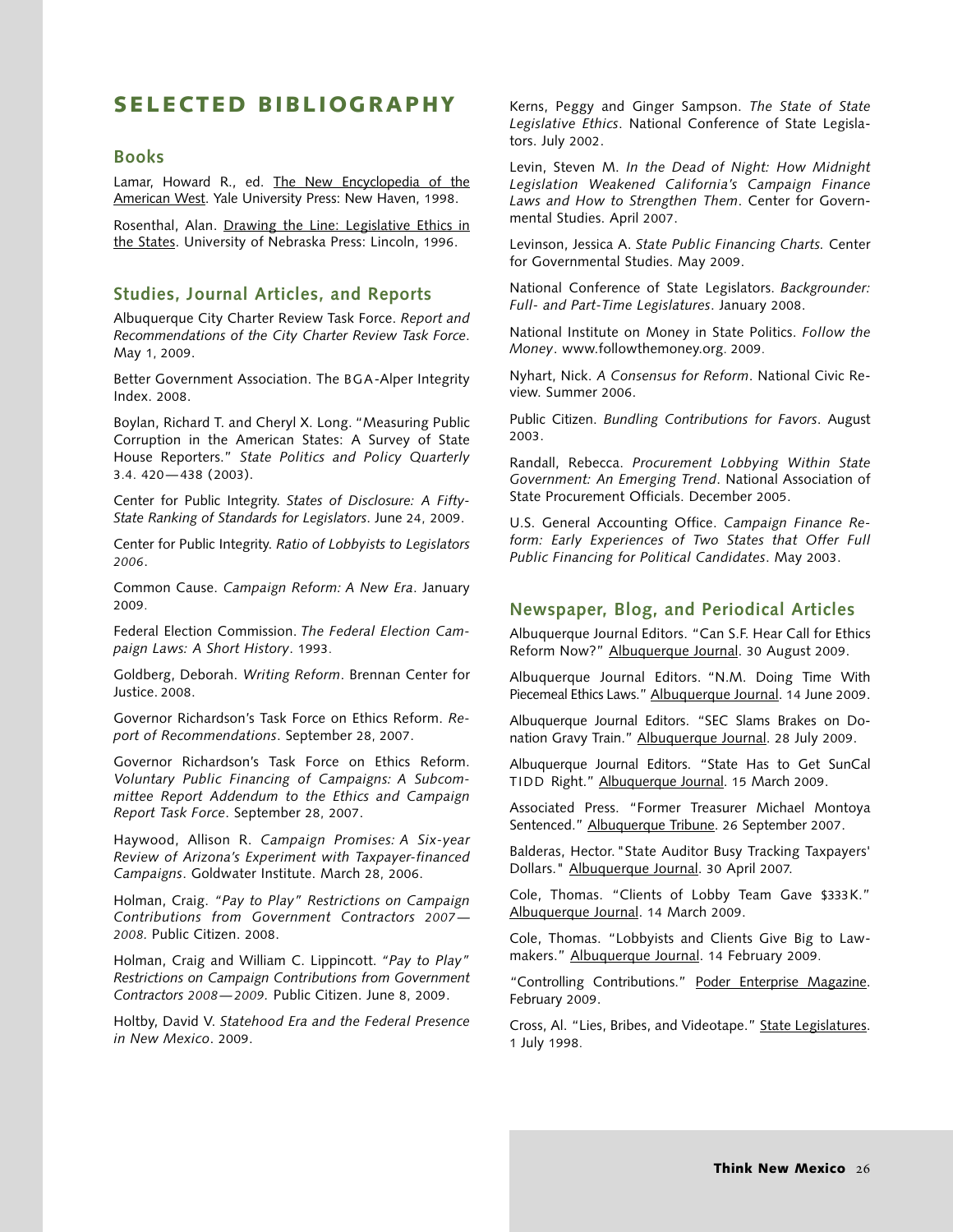Diaz, Elvia. "Five Know Their Way Around City Hall." Albuquerque Journal. 22 February 1998.

Gallagher, Mike. "Courthouse Caper: How an Accountant Helped Unravel Crime." Albuquerque Journal. 15 March 2009.

Gallagher, Mike. "State Bans Finder's Fees: Richardson Moves to 'Restore Public Confidence.'" Albuquerque Journal. 27 May 2009.

Garcia, Jose Z. "Political Class Prestige Badly Damaged." Capitol Report New Mexico. August/September 2009.

Haussamen, Heath. "Did the FBI Probe Madrid Pay-to-Play Controversy?" Haussamen on New Mexico Politics. 12 August 2009.

Haussamen, Heath. "More Public Corruption Indictments Embolden Calls for Reform." New Mexico Independent. 19 August 2009.

Holmes, Sue Major. "Four Indicted in Courthouse Conspiracy." Albuquerque Journal. 29 March 2007.

Jennings, Trip. "Another Contract Controversy in Albuquerque." New Mexico Independent. 17 August 2009.

Jennings, Trip and Heath Haussamen. "Vigil-Giron Accused of Embezzlement, Money Laundering Scheme." New Mexico Independent. 19 August 2009.

Jones, Jeff. "Heavy-Duty Campaign for Tax Break From State." Albuquerque Journal. 8 March 2009.

Kelderman, Eric. "Statehouse Lobbying Close to \$1 Billion." Stateline. 10 August 2005.

Kerns, Peggy. "The Influence Business." State Legislatures. January 2009.

King, Gary. "Public's Intolerance Will Put a Stop to Corruption." Albuquerque Journal. 30 Thursday 2009.

Korte, Tim. "Feds Kept Busy with New Mexico Politicians." Albuquerque Journal. 9 January 2009.

Korte, Tim. "Manny Aragon Enters Guilty Plea in Courthouse Case." Santa Fe New Mexican. 15 October 2008.

Maass, Dave. "Fiasco Frontier: New Mexico Has Had Decades of Political Scandals - Colorful Ones." Santa Fe Reporter. 16 June 2009.

Maestas, Tim. "N.M. Corruption 'Epidemic,' Fed Says." KRQE News 13. 21 January 2009.

Marsh, Bill. "Illinois is Trying. It Really Is. But The Most Corrupt State is Actually..." New York Times. 14 December 2008.

Massey, Barry. "Ex-Treasurer Pleads Guilty in State Corruption Case." Albuquerque Journal. 6 September 2007.

Massey, Barry. "Former New Mexico Insurance Regulator Indicted." Insurance Journal. 27 August 2007.

Massey, Barry. "Lawmakers Expect Fallout from Corruption." Santa Fe New Mexican. 15 October 2008.

Massey, Barry. "Lobbyists Give \$1.6M To Hopefuls." Albuquerque Journal. 25 January 2009.

Massey, Barry. "Vigil Jurors See Videotape of Money Changing Hands." Albuquerque Journal. 25 April 2006.

Mattson, Doug. "Insurance Trial: Ruiz Battles Prosecutors." Santa Fe New Mexican. 24 January 2008.

Mattson, Doug. "Jury Finds Joe Ruiz Guilty on 30 Counts." Santa Fe New Mexican. 28 January 2008.

McKay, Dan. "Amendments Go To Voters." Albuquerque Journal. 4 August 2009.

McKay, Dan. "Shakedown Claims May Affect Campaign." Albuquerque Journal. 10 August 2009.

McKinley, James C. and Michael Haederle. "Inquiry Highlights New Mexico's Few Ethics Laws." New York Times. 11 January 2009.

Miller, Jay. "Will Today Be Good Luck for Ethics Bill?" Alamogordo Daily News. 13 February 2009.

Moore, Nicole Casal. "Flexing the Ethics Muscle: Restoring Public Confidence in Government After a Scandal is a Legislature's Prime Goal." State Legislatures. 1 July 2006.

Mullins, Brody. "Donor Bundling Emerges as Major Ill in '08 Race." Wall Street Journal. 18 October 2007.

Pearson, Rick and David Kidwell. "Tribune Poll: Corruption Could End if Tough Ethics Reforms Enacted." Chicago Tribune. 15 February 2009.

Reichbach, Matthew. "Will We Ever Know How Much Was Spent on SunCal TIDD Campaign?" New Mexico Independent. 3 April 2009.

Rosen, Jonathan. "Federal Court Upholds Connecticut Pay-to-Play Ban." Brennan Center for Justice. 19 December 2008.

Russel, Inez. "Corrupt Pols Come With the Territory." Santa Fe New Mexican. 8 July 2007.

Sandlin, Scott. "Former Treasurer Montoya Pleads Guilty to Extortion." Albuquerque Journal. 8 November 2005.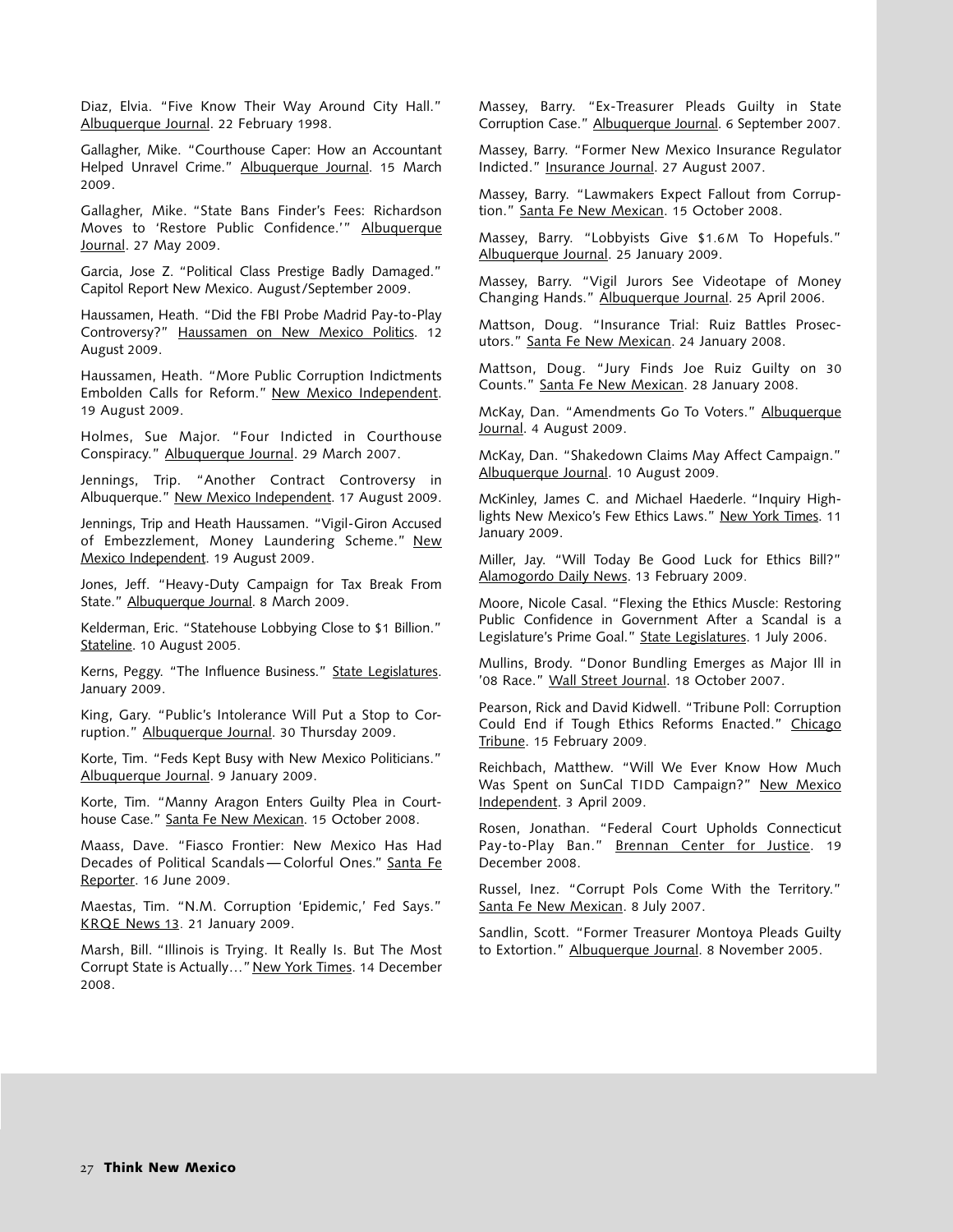Sandlin, Scott and Mike Gallagher. "Indicted: Ex-Secretary of State Vigil-Giron, 3 Others Charged with Laundering Millions." Albuquerque Journal. 20 August 2009.

Sandlin, Scott and Mike Gallagher. "The Final Chapter." Albuquerque Journal. 9 July 2009.

Sandlin, Scott. "Vigil Jurors Get Testimony by Transcript." Albuquerque Journal. 27 September 2006.

Sandlin, Scott. "Witness Says He Directed Cash Flow to Vigil." Albuquerque Journal. 21 September 2006.

Santa Fe New Mexican Editors. "New Jersey, New Mexico…and Entrenched Pols." Santa Fe New Mexican. 2 August 2009.

Santa Fe New Mexican Editors. "Will Latest Indictment Lead to Ethics Reform?" Santa Fe New Mexican. 21 August 2009.

Scarantino, Jim. "Motto Should Reflect State Reality." Albuquerque Journal. 30 April 2009.

Schoellkopf, Andrea. "Party May Be Over for APS." Albuquerque Journal. 30 July 2009.

"SEC Sets Curbs on 'Pay-to-Play.'" Albuquerque Journal. 23 July 2009.

Simon, Stephanie. "New Mexico's Political Wild West." Wall Street Journal. 17 January 2009.

Simon, Stephanie. "New Mexico Roiled by Fresh Graft Case." Wall Street Journal. 22 August 2009.

Soussan, Tania. "Charges Aren't New In State." Albuquerque Journal. 17 September 2005.

Swickard, Michael. "New Mexico is a Pay-for-Play State." Heath Haussamen on New Mexico Politics. 12 June 2009.

Terrell, Steve. "Scandal Bringing Attention to State Treasurer's Office." Santa Fe New Mexican. 22 September 2005.

Terrell, Steve. "State Reins in Investment Agents." Santa Fe New Mexican. 27 May 2009.

Terrell, Steve. "The Party Never Ends for House Members." Santa Fe New Mexican. 23 July 2009.

Terrell, Steve. "Vigil-Giron Faces 50 Felony Counts." Santa Fe New Mexican. 20 August 2009.

Tomasic, John. "Judge Delivers Written Injunction of 'Clean Government' Amendment 54." Colorado Independent. 17 July 2009.

Vock, Daniel C. "Scandals Alter Pols' Tunes; Will Voters Listen?" Stateline. 23 January 2006.

Wold, Barbara. "Re-Election of PRC Chairman Jason Marks a Public Financing Success Story." Democracy for New Mexico. 8 December 2008.

Wong, Raam. "PRC Member Indicted." Albuquerque Journal. 9 April 2009.

#### **Cases, Legislation, Statutes, & Regulations**

2 U.S.C. § 14 Subchapter 1, Section 441(c ) (Contributions by federal government contractors prohibited).

*Alaska v. Alaska Civil Liberties Union*, 978 P. 2d 597 (1999).

*Buckley v. Valeo*, 424 U.S. 1 (1976).

*Green Party of Connecticut v. Garfield*, 537 F. Supp. 2d 359 ( 2008 ).

House Bill 244, 49th Legislature, Regular Session, 2009.

New Mexico State Investment Council. Transparency and Disclosure Policy. May 26, 2009.

New Mexico Statutes Annotated (1997 Repl.) (selected portions of Chapters 1, 2, 10, and 13).

Senate Bill 611, 49th Legislature, Regular Session, 2009.

Senate Bill 693, 49th Legislature, Regular Session, 2009.

Senate Judiciary Committee Substitute for Senate Bill 931, 48th Legislature, Regular Session, 2007.

*U.S. v. Troutman*, 814 F. 2d 1428 (1987).

We also reviewed selected state statutes from Alaska, California, Connecticut, Hawaii, Illinois, Kentucky, Massachusetts, Minnesota, New Jersey, North Carolina, South Carolina, Tennessee, and West Virginia. Due to space limitations, we have not listed them individually here.

#### **Miscellaneous**

Fiscal Impact Report for Senate Rules Committee Substitute for Senate Bills 263 and 296, 49th Legislature, Regular Session, 2009, March 17, 2009.

Grand Jury Indictment (No. D101CR200900137). *New Mexico v. Block*. First Judicial District, County of Santa Fe, New Mexico. April 8, 2009.

Grand Jury Indictment ( No. D0202CR200900). *New Mexico v. Vigil-Giron*. Second Judicial District, County of Bernalillo, New Mexico. August 19, 2009.

News Release from the Office of Governor Bill Richardson. "Governor Bill Richardson Announces Strongest Ban on Campaign Contributions." February 16, 2009.

Statement of Connecticut Governor M. Jodi Rell on Senate Passage of Compromise Ethics Bill. April 16, 2008.